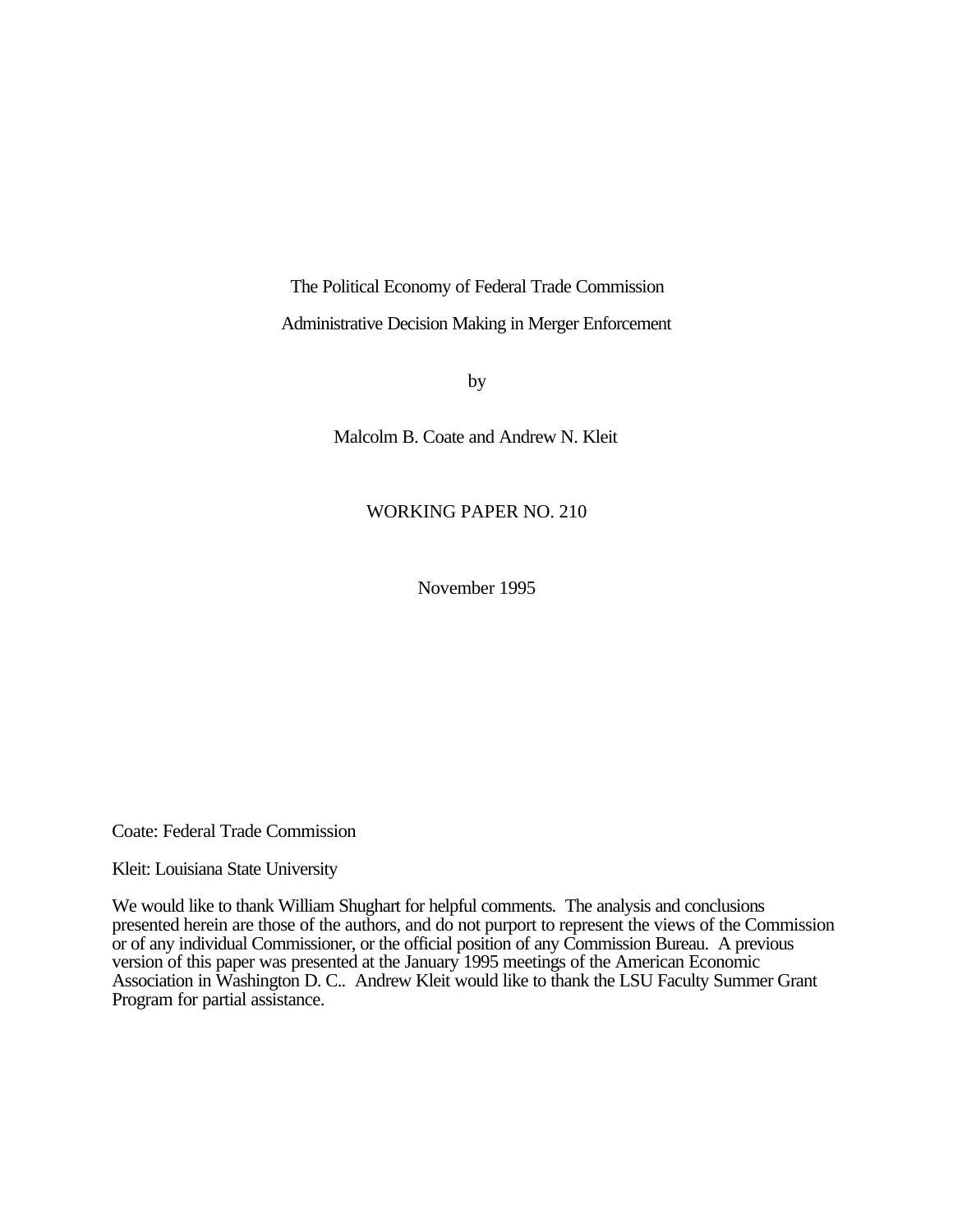### I. INTRODUCTION

The Federal Trade Commission (FTC) is an administrative agency charged, along with the Department of Justice (DOJ), with enforcing the antitrust laws. However, unlike the DOJ, the FTC litigates the antitrust cases it chooses to prosecute, known as "administrative complaints", in front of its own administrative law judges (ALJs), and then hears the appeal itself. While this process has raised concerns in the past (Posner (1969), ABA (1989)), it has been subject to little empirical investigation.

This study focuses on the formal decisions made by the FTC after an ALJ has conducted a full trial on the merits for a particular case. The analysis explores a number of issues with a data set generated by surveying all of the FTC's merger decisions from the 1950 reform of the Clayton Act to 1992. In particular, the structure of the FTC raises a number of interesting questions concerning how the institution actually responds to various internal and external pressures.

Our study finds that while the merits of a particular matter affect the commission's decision, internal political factors also matter. In particular, the number of commissioners who both vote to prosecute and then vote as a judge in a case impacts on the FTC's decision, as well as the political affiliation of the commissioners. Contrary to previous studies, however, we find little evidence of an external political effect on FTC judicial decisions.

#### II. THE FTC'S ADMINISTRATIVE PROCESS

The FTC enforces the antitrust laws in partnership with the DOJ. Much of the antitrust casework involves the evaluation of the competitive effects of proposed and consummated mergers. Decisions are made by a majority vote of the five Commissioners, in response to staff recommendations on particular cases. Commissioners are appointed by the President and confirmed by the Senate for terms of up to seven years.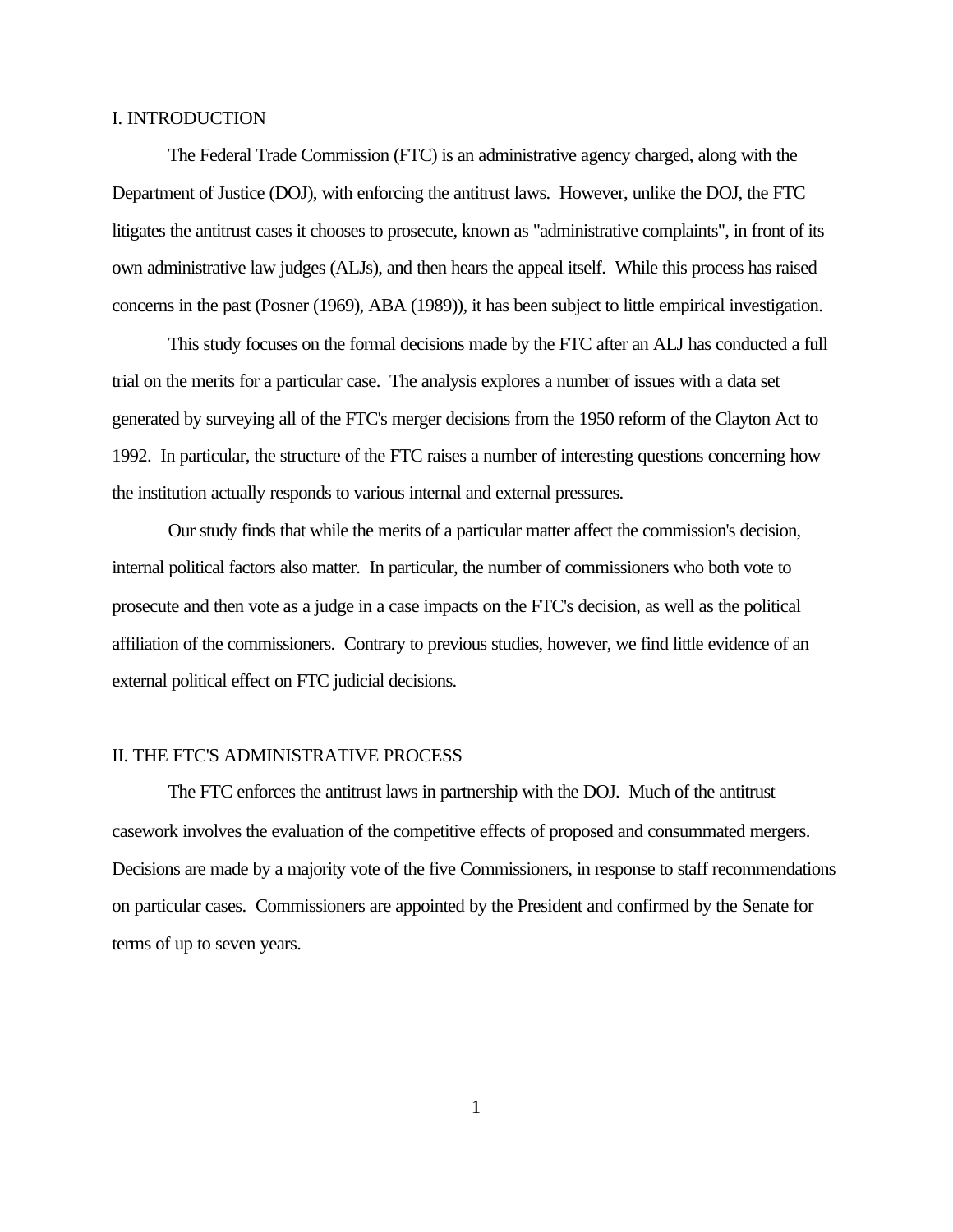If the merging firms choose to oppose an FTC enforcement action, the agency initiates a lengthy court process to attempt to obtain a permanent injunction against the merger.<sup>1</sup> After presiding at a trial on the merits, the ALJ issues an initial decision and an order to remedy any identified problems. This decision and any ensuing order may be appealed to the Commission by either the respondents or the FTC staff. The Commission then issues a "formal" decision on the merits, along with an order to resolve the competitive concern. The FTC decision can incorporate a complete review of the trial record, and is not constrained in any way by the findings of the ALJ.<sup>2</sup> If the Commission finds a violation, the respondents may appeal to a federal appeals court and, ultimately to the Supreme Court before an order is actually enforced.<sup>3</sup>

In effect, the administrative FTC is transformed into a federal court for the purpose of ruling on a merger. Along the lines of Cohen (1991), we expect that, in making these decisions, FTC commissioners can be modeled as utility-maximizers. We hypothesize that FTC administrative decision making on mergers is driven by three different types of factors. The first set of factors is the actual merits of a particular matter. Given the possibility of appeal, and that a reversal on appeal would diminish the reputation of commissioners, the stronger the merits of a case, the more likely the FTC is to

<sup>&</sup>lt;sup>1</sup> Under the 1976 Hart-Scott-Rodino (HSR) Act, the FTC can also interdict a proposed merger by obtaining a preliminary injunction from a federal district court, with possible review from the relevant court of appeals. If the court declines to issue the injunction, the firms are free to merge, subject to the administrative process described here. Between October 1983 and September 1992, the FTC voted to challenge 75 horizontal mergers filed under Hart-Scott-Rodino. The Commission litigated 13 of these cases in federal court, winning ten injunctions. Administrative complaints coincided with the injunctions, although most of the defendants settled and abandoned their transactions. In the five cases that went to trial, the Commission dismissed one, ordered a divestiture in another and settled a third after a Commission decision on the merits. One is currently on appeal although the acquisition collapsed years ago and the last is at the Commission for a decision. Thus, only one or at most two of the 75 transactions will have survived the FTC process under the HSR Act.

 $2$  The DOJ uses the federal court system for merger law enforcement. While a preliminary injunction trial would be similar to one litigated by the FTC, the DOJ also can litigate cases against consummated mergers in a full trial on the merits. In recent years, however, the DOJ has started litigating combined preliminary injunction/full trials on the merits. This approach allows the court system to rule on the legality of a merger in a one step process.

<sup>&</sup>lt;sup>3</sup> We note that it has now been over twenty years since the Supreme Court decided a merger case on the merits, *U.S. vs. General Dynamics* 415 U.S. 486 (1974).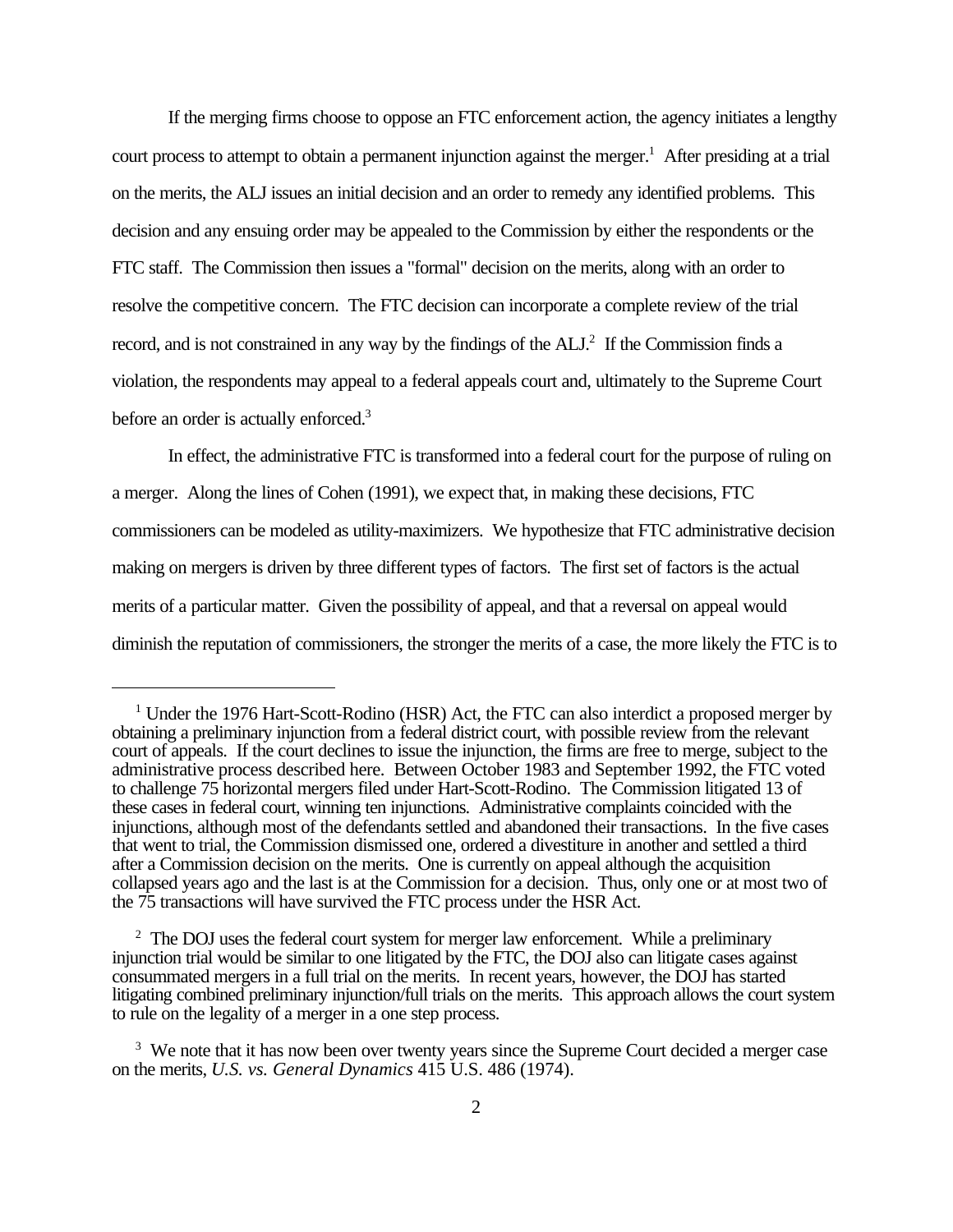rule favorably for itself and against the relevant firms in a particular matter. We expect horizontal merger cases to be stronger than vertical or potential competition cases, holding other structural factors constant. It is also possible that the FTC's merger enforcement standards have changed over time, with more recent cases less likely to lead to merger orders, again holding other considerations constant. In particular, the Supreme Court's 1974 *General Dynamics* decision may have had an effect on the process, because the court ruled that merger decisions must look beyond market concentration and into other competitive aspects of a merger case.

The second factor is how a case fits into the internal political structure at the FTC. This could be especially important given the process by which FTC complaints are decided. Complaints are first voted out by FTC commissioners and are then sent for trial before an ALJ, who is also an FTC employee. Once the ALJ makes his decision, the case is appealed back to the Commission, a commission often consisting of some of the same people who issued the complaint in the first place. Thus, unlike most of the American legal system, an FTC commissioner can be both the prosecutor and the judge on a particular case.<sup>4</sup> Utility-maximizing commissioners may well be reluctant to publicly admit they were mistaken in prosecuting a particular matter. We hypothesize that the more commissioners voting on a formal decision who were also part of the decision to prosecute that matter, the more likely it is that the FTC will find in favor of its own case.

The Commissioners' political affiliations may also influence their decisions, with Republican commissioners hypothesized to be less likely to support cases than Democratic commissioners, all else equal. This hypothesis questions the "public interest" model of antitrust, because it claims politics affects antitrust decisions. However, if one admits to different interpretations of the "public interest", one can argue that Democratic and Republican commissioners are simply voting ideologically different

<sup>&</sup>lt;sup>4</sup> The 1989 American Bar Association (ABA) committee report on the Federal Trade Commission noted "no thoughtful observer is entirely comfortable with the FTC's (or other agencies') combining the prosecutory and adjudicatory functions. Whenever the same people who issued a complaint later decide whether it should be dismissed, concern about at least the appearance of fairness is inevitable (ABA 1989 at 35)". However, only a minority of the ABA committee recommended reform to separate the functions.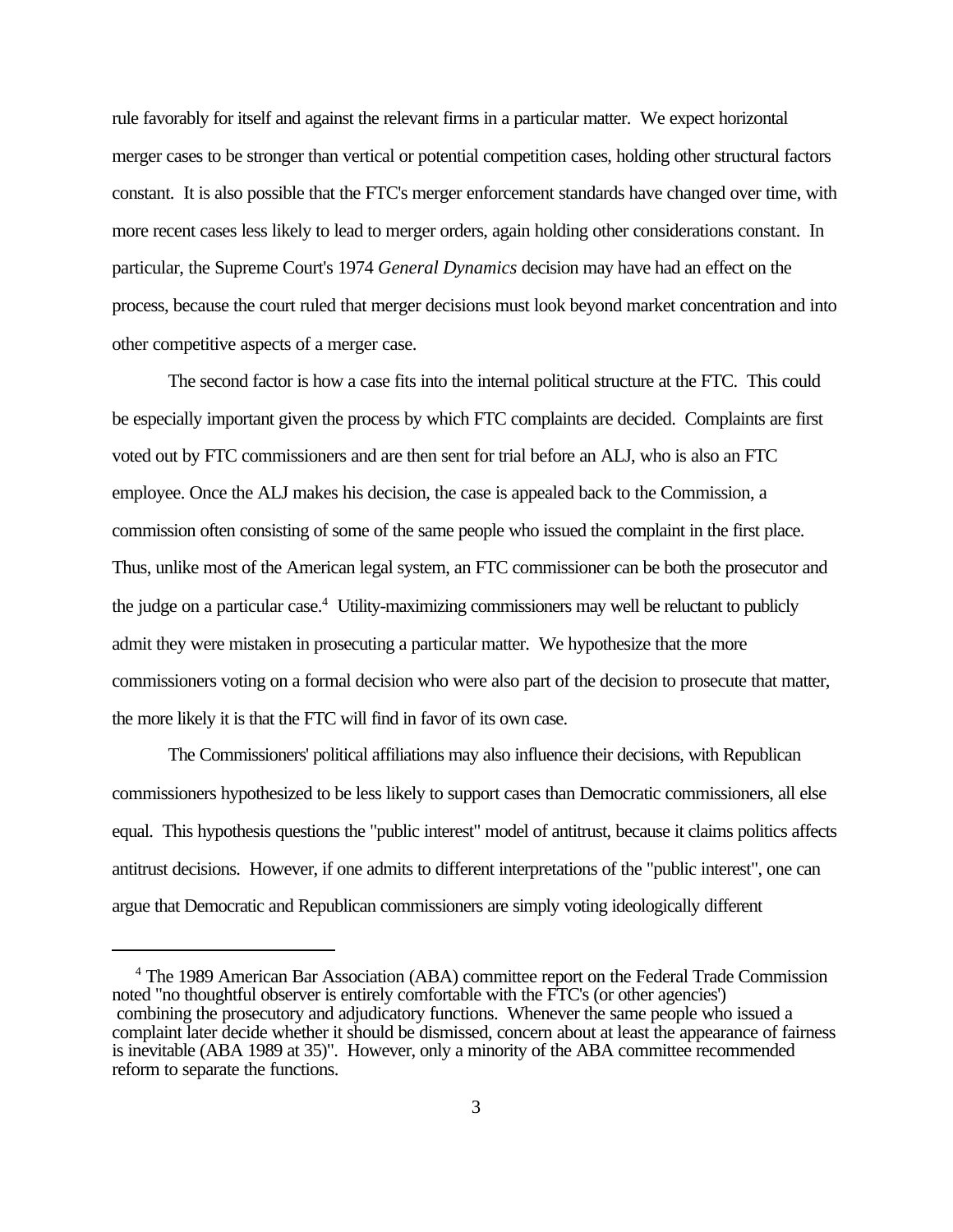interpretations of the public interest.<sup>5</sup> For example, a disagreement over the goals of antitrust would generate different voting patterns. Republicans could support an economic efficiency standard which would allow for limited enforcement, while Democrats could support a consumers' surplus standard which would lead to more aggressive enforcement.<sup>6</sup> The political variable could be driven either by the nominal party affiliation of the Commissioner or the party of the President making the appointment. It may be possible to determine if the FTC Act has been successful in achieving a "balanced" commission with Republican Presidents actually appointing "true" Democrats and Democratic Presidents appointing "true" Republicans.

The third factor that could affect FTC decisions is outside political influence. The FTC is an administrative agency funded by Congress, and thus may be affected by the make-up of its oversight bodies. Standard public choice theory, along the lines of Weingast and Moran (1983), indicates that the Commission will be reluctant to offend Congress because doing so could reduce the FTC's funding. We expect that the more "liberal" the various Congressional bodies are, the more likely the commission will be to find an antitrust violation in order to protect commission financing. Also, it may be that if larger firms have political influence, the FTC could be less likely to rule against such firms.

Politics could also enter the analysis more directly. The FTC could be less likely to find against firms if such firms are located in the district of a Congressman or Senator serving on an FTC oversight committee or subcommittee. Previously, Faith, Leavens, and Tollison (1982) found support for a "pork barrel" hypothesis through analyzing the correlation between FTC decisions and membership on FTC oversight committees. This paper will test the "pork barrel" hypothesis by looking for a relationship between the identity of the members on the various oversight committees and the outcome of the case.

<sup>&</sup>lt;sup>5</sup> Contrast this observation with the work linking enforcement decisions to politics during the Reagan/Bush commission (see Coate, Higgins and McChesney, 1990). While the political composition of the Commission varied significantly from 1956 to 1988, the political composition of the Reagan/Bush commission changed little. Thus, changes in enforcement intensity linked to exogenous political variables is more difficult to explain away as a difference of opinion.

<sup>&</sup>lt;sup>6</sup> These examples are for illustrative purposes; any difference in interpretation of the goals of antitrust would generate hypothesized results.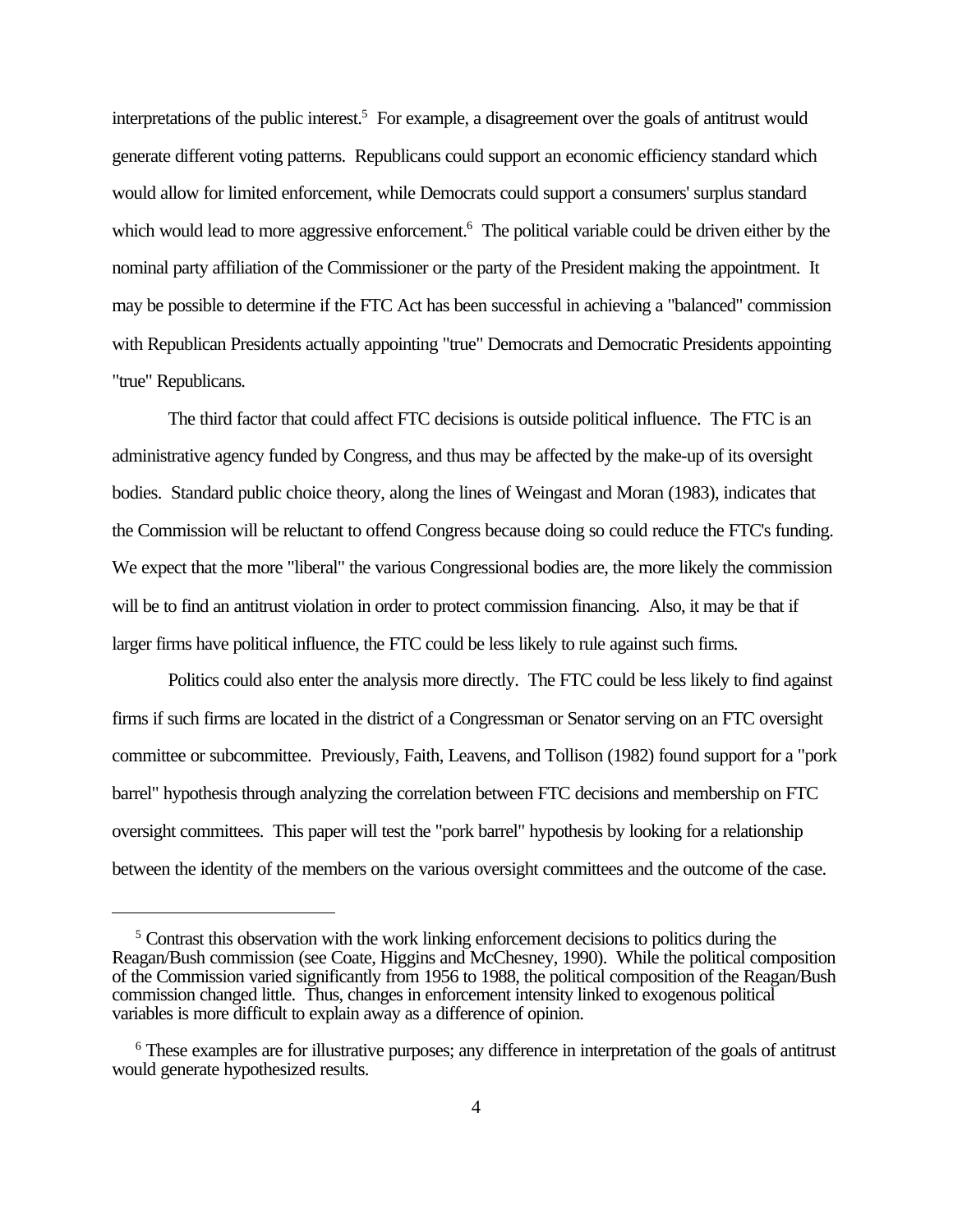### III. OVERVIEW OF THE DATA

### A. Relevant Variables

The data set was constructed by reviewing all mergers challenged by the FTC from 1950 to 1988 and decided between 1956 and 1992. After excluding three mergers because the relevant acquisition was a small part of a broad antitrust case, four mergers because the challenged transactions were designed to restructure an industry, three mergers because the staff withdrew their challenge during the litigation and one merger case because it was closed on non-economic grounds, we were left with a sample of 70 mergers. Of the 70 cases, 44 were horizontal, 12 were vertical and 14 dealt with potential competition theories.<sup>7</sup>

All of these transactions went through the same basic process. The Commission initiated action challenging the various transactions by issuing a formal complaint, a trial was held and an ALJ decision issued, usually a couple of years after the formal complaint. Then the case was argued before the Commission and an official decision was issued.

With respect to the economic merits of a particular matter, the FTC decisions contained information on the key economic issues of concentration and entry barriers. We used the Herfindahl index (Herfindahl) as the relevant measure of concentration. This figure was taken directly from the recent decisions and calculated from market share information for old decisions.<sup>8</sup> The decisions also

<sup>&</sup>lt;sup>7</sup> Of the seven excluded merger cases, five were horizontal mergers, one was a vertical transaction and one was a potential competition matter. The four industry cases involved both horizontal and potential competition issues. Complaints issued after 1988 are generally still working their way through the legal system.

<sup>&</sup>lt;sup>8</sup> In most cases, either the shares of the top 8 firms were recorded or four and eight firm concentration ratios were given along with a few actual share figures. In this case, the missing share figures would be estimated from the concentration data. While complete universe of data was not available, fringe shares were estimated from the residual. Given the Herfindahl is driven by the large share firms, only minimal error should be introduced. For nine cases, the Herfindahl was estimated from the four-firm concentration ratio using a mapping defined by the Coate, Higgins and McChesney (1990) data set. Finally, in four industries, the decisions noted the government failed to prove a market and no Herfindahl finding was made. These missing values were assigned the value 1000 (along the lines of the DOJ 1992 (and 1982) Guidelines' "unconcentrated" threshold) to indicate an unconcentrated market.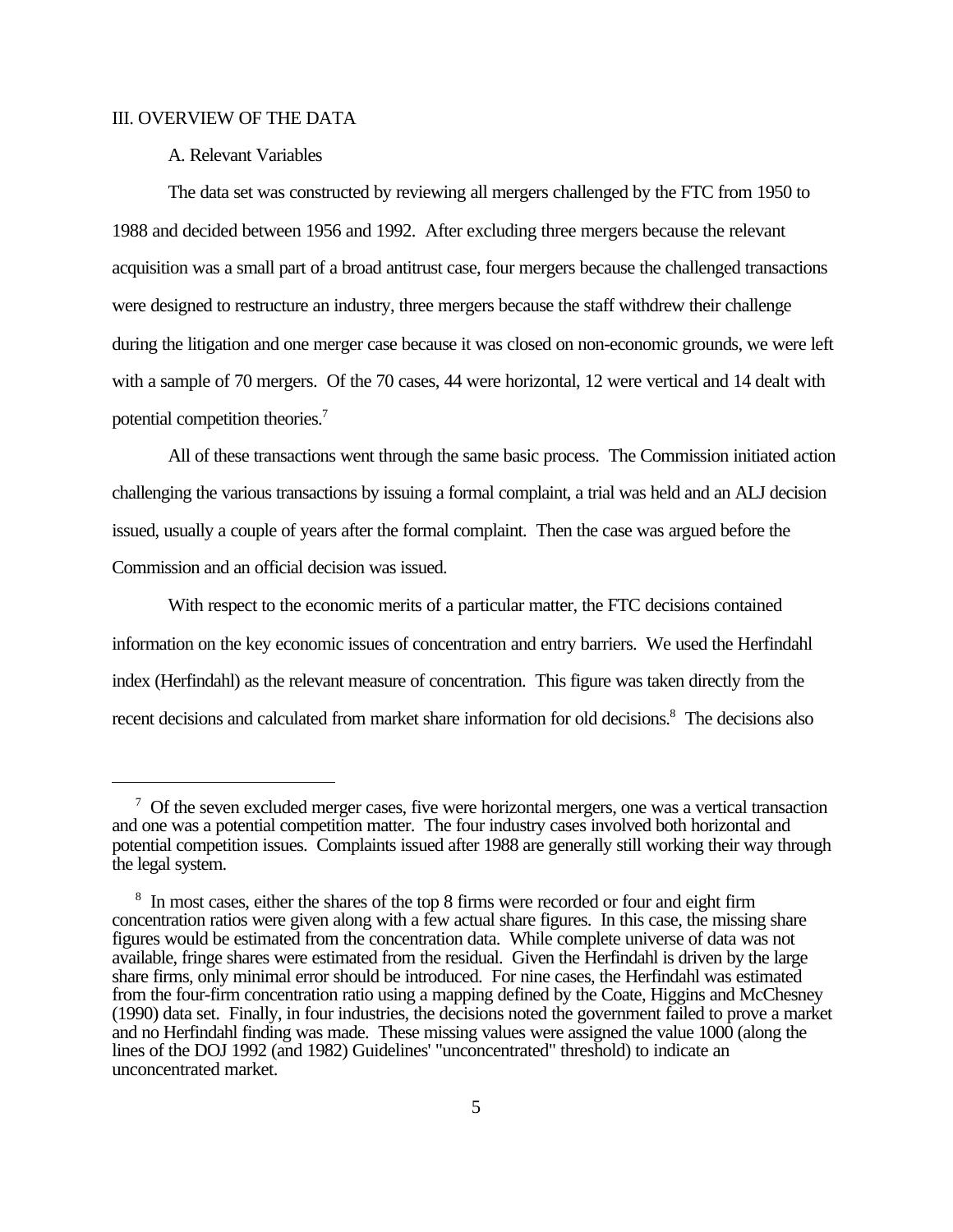included barrier-to-entry findings (Barriers) usually in the FTC decision, though a few cases contained only barrier information in the ALJ decision. In recent cases, the finding was highlighted as an explicit part of the analysis, while in older cases, the information tended to be mentioned as an aside. As a check on this variable, the authors reviewed the specific industries involved in the transactions. While a few of the barrier determinations appeared incorrect (i.e. most observers would likely considered entry easy into the florist foil market in the 1990's), the great majority of the determinations appeared valid under Merger Guideline principles elucidated during the 1980's.) Of course, disputes would remain, with some believing entry to be easy in retailing, various brand name consumer products and distribution, while others would offer more sophisticated explanations for why entry would be deterred. Although the historical decisions tend to resolve disputes with a finding of entry barriers, no clear shift in policy was identified.<sup>9</sup> In our model, the merits of a merger case depend on both the level of the Herfindahl and the presence of barriers to entry. As the Herfindahl increases, we expect the Commission to be more likely to find a violation. Likewise, the Commission would be more likely to enjoin a transaction if barriers to entry existed.

We also computed a time trend variable, defined in months and starting from January 1956, the year of the first FTC decision in our data series. The April 1974 date of the *General Dynamics* decision is of particular interest, because this Supreme Court decision increased the burden on the government in merger cases. An interaction of the time trend with a dummy variable associated with the date of the *General Dynamics* decision would take on a negative sign if merger standards tended to be gradually relaxed following the Supreme Court's decision.

Throughout the period in question, not only did the Commission deal with pure horizontal mergers, but it also dealt with vertical mergers and mergers dealing with issues of potential competition. To account for these different types of cases, we defined a variable equal to 1 if the matter involves a vertical acquisition, and zero otherwise, and a variable equal to 1 if the matter deals with potential

<sup>&</sup>lt;sup>9</sup> Evidence on competitive conditions and efficiencies were noted in recent cases, but were often omitted entirely in the older cases. Thus, no attempt was made to collect this data.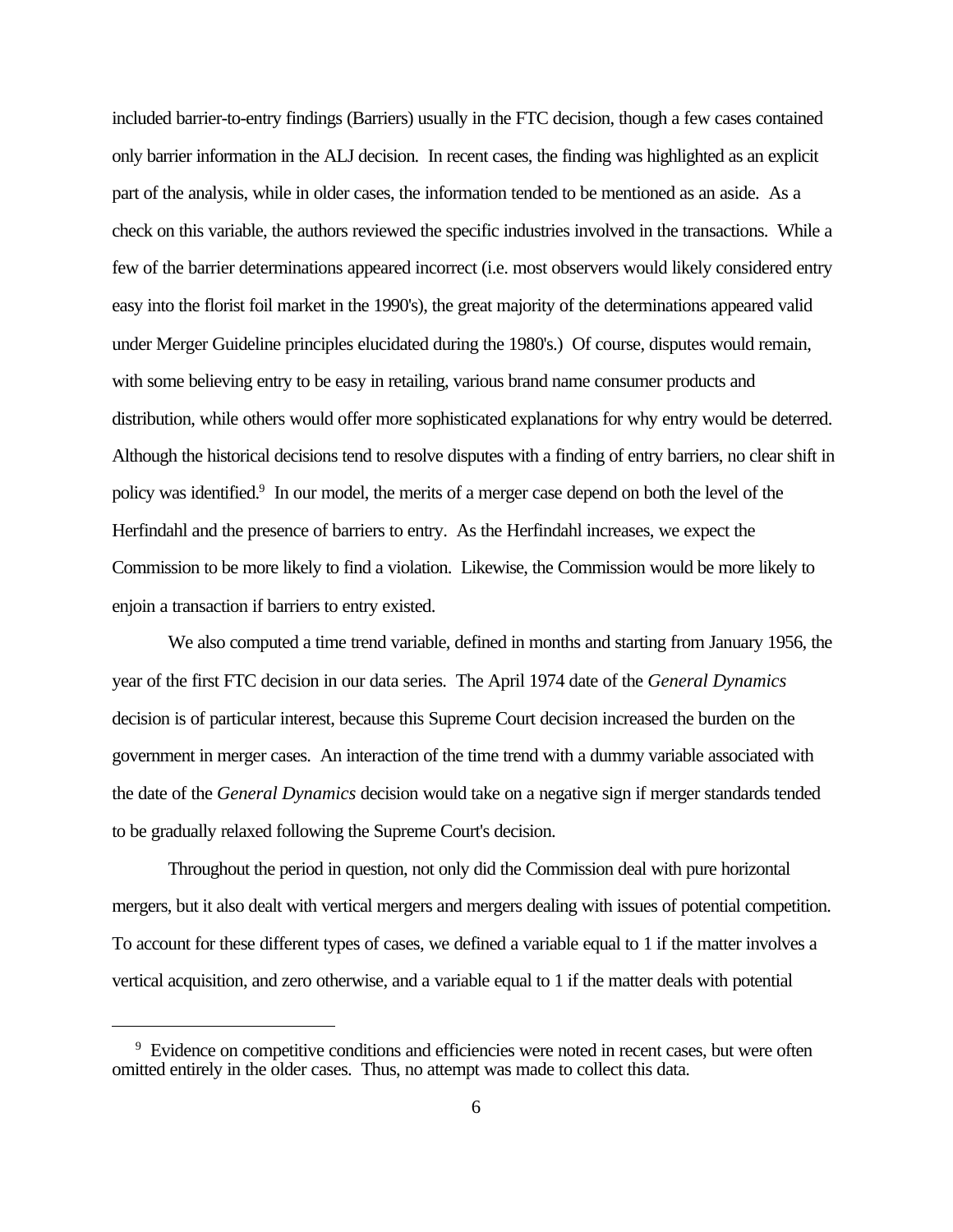competition, and zero otherwise. Given these cases are generally considered less threatening to competition than horizontal mergers (holding the structure variable constant), we expect a negative sign for both variables.

For internal political factors, background information on the FTC was also collected. First, the initial complaint and the final decision, are linked with an index OLD for the number of Commissioners that both served on the Commission when the complaint was issued and subsequently voted on the final decision. This index ranges from 0 to 5. Consistent with Posner (1969), we expect that the number of OLD commissioners deciding a matter will have a systematic positive effect on the Commission's final decision. We expect that Commissioners who voted to prosecute a particular matter will be, on average, reluctant to admit, by finding for the parties in that matter, that the decision to prosecute could have been a mistake.<sup>10</sup>

To obtain some understanding of the partisan political influences inside the Commission, two political variables were computed at the time of the official decision.<sup>11</sup> The first variable (Republican) estimates the average political affiliation of the Commission, with the value 1 assigned to each Republican Commissioner and the value zero to each Democratic Commissioner voting in the decision.<sup>12</sup> Although the Commission is only allowed to have three members from a party, the fact that some Commission seats temporarily become empty and that some Commissioners do not participate in particular manners allows the index to exhibit a somewhat wider range (from 0.25 to 0.75 in the sample). A second index (President) considers a commissioner to be associated with the party of the

<sup>&</sup>lt;sup>10</sup> Another interpretation of such a result is that both prosecutions and final orders may in part represent idiosyncrasies of particular commissioners. If this were the case, the FTC administrative process could be seen as not have the normal checks against idiosyncracies of a standard court system.

 $11$  The political index for the Commissioners issuing a decision was based on the Commissioners participating in the matter.

 $12$  Independent Commissioners are assigned to the party with the minority at the Commission. One "independent" Commission Elizabeth Hanford is considered to have switched parties, counting initially as a Democrat (to avoid a Republican share of 80 percent) and then as a Republican (to avoid a Democratic share of 80 percent). She married Republican Senator Robert Dole while on the Commission.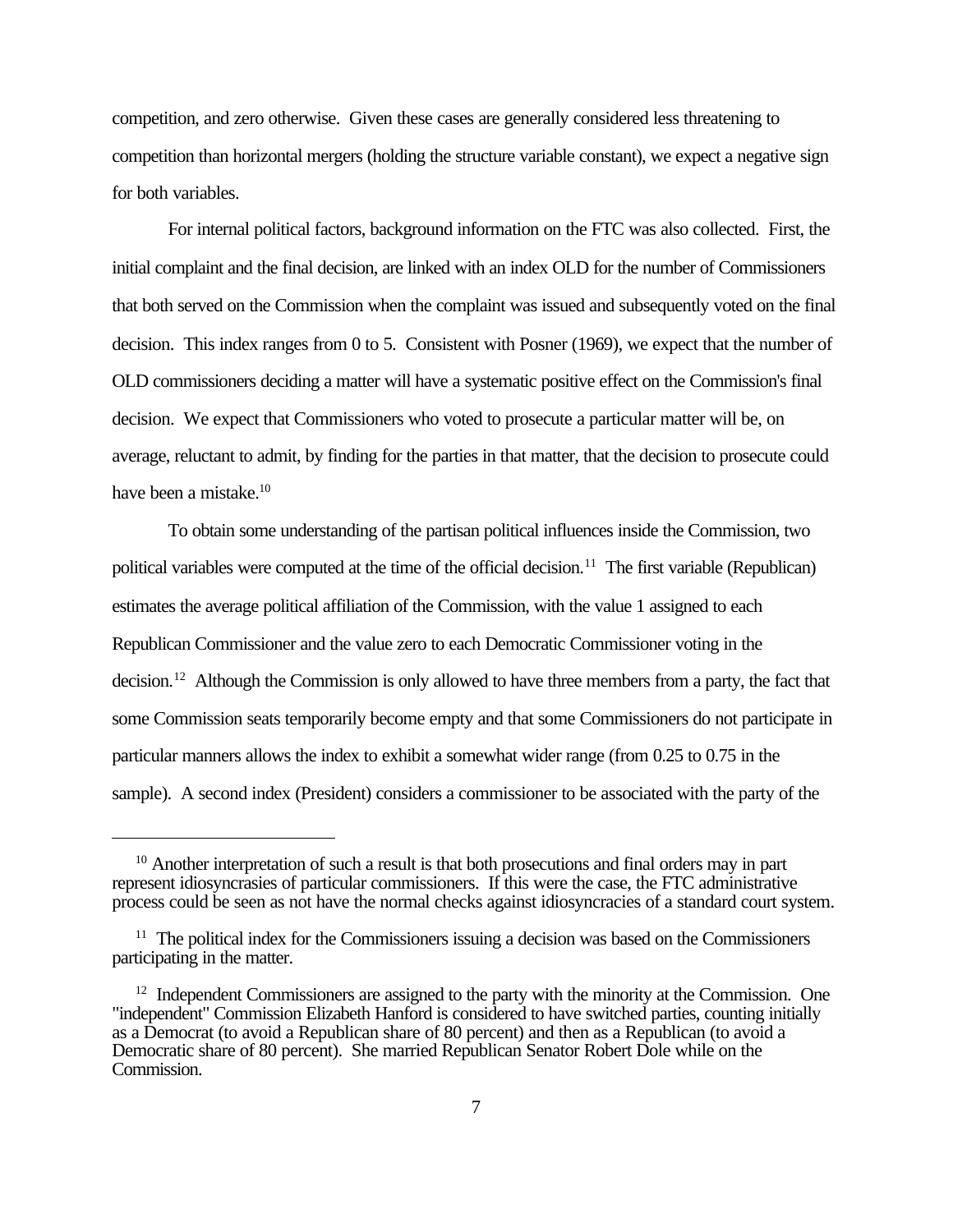President that made that Commissioner's initial appointment. We set this variable equal to the percentage of the Commission appointed by a Republican president. This variable ranges from 0 in the mid 1960's to 1 in the late 1980's. If Republican commissioners are less likely to support merger regulation, a negative sign would be observed for at least one of the variables. In theory, if the President is able to appoint individuals sympathetic to the position of his party, independent of a commissioner's formal affiliation, the variable for the party of the appointing President will be more significant, while if the appointed commissioners are more likely to represent party positions at the Commission, the official party affiliation variable will be more important.

For external political factors, consistent with much previous literature (for example, Weingast and Moran, 1983), we use the "liberal quotient", as measured by the group Americans for Democratic Action (ADA), for the FTC congressional oversight committees, subcommittees, subcommittee chairmen, as well as for Congress as a whole. We expect that the more liberal the median member of the relevant House and Senate oversight bodies are, the more likely the commission is to take an activist role and find for itself in a particular matter. However, we do not know if the influence resides at the full house level or is generated in the committee system. To test for various possibilities, we use, along the lines of Spiller and Gely (1992), ratings at four levels: subcommittee chairman, subcommittee, committee, and the full house.

We also hypothesize that the size of the respondent firms matters. It is possible that large firms may bring more political pressure to bear on the FTC to rule in their favor. Another way of interpreting such an effect, as McChesney (1991) suggests, is that decisions in favor of large firms may represent rent-extraction on the part of the FTC. On the other hand, large firms may be targets for "populist" antitrust and thus be more likely to lose. Two measures of size, the sales of the acquiring firm and the value of the transaction were considered. Most of the cases contained information on both the dollar value of the merger transaction and the sales of the acquiring firm. If the value was not reported, the Wall Street Journal index was used to search for the actual value. Likewise, if the sales of the acquiring firm were missing, various corporate indexes were consulted. The values were transformed to real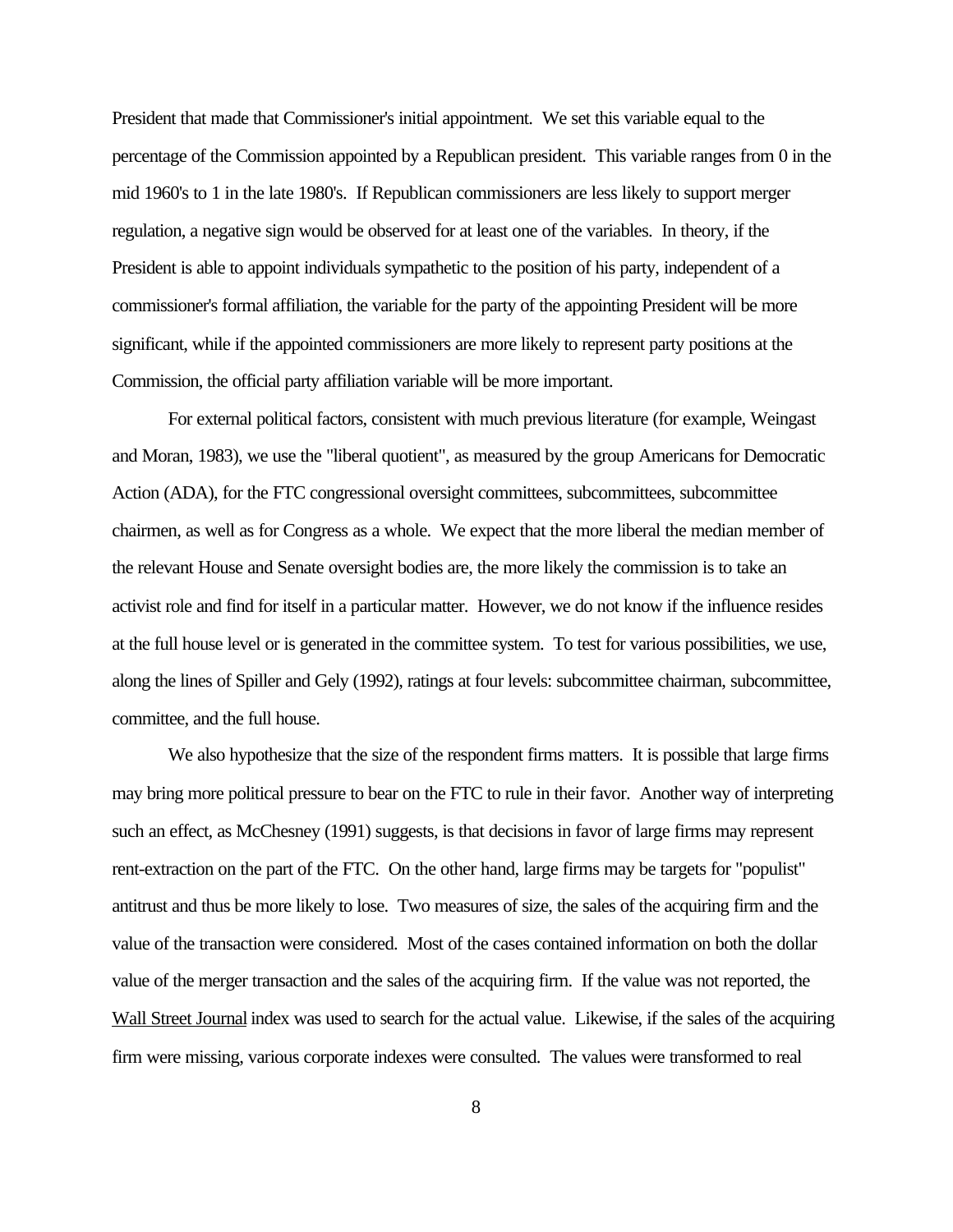prices with the GNP price deflator.<sup>13</sup> Logarithmic transformations were also considered to allow for a declining effect associated with increases in size.

Finally, we test to see if the pork barrel hypothesis applies to FTC decisions. We gathered data on the jurisdictions of the members of the FTC's House and Senate oversight committees and the location of the headquarters office of the various acquiring firms in the sample. A match was assumed for any Congressman or Senator representing the state in which the firm had its headquarters. Variables were calculated for both the subcommittee and full committee in both the House and Senate. In addition to reviewing the effects of each committee, one could add the representation at either the subcommittee or committee for both the House and the Senate to get an average measure of the "pork barrel" effect.<sup>14</sup> If the Commission responded to these "pork barrel" concerns a positive effect would be observed.

B. Summary of the Data

To set a background for the analysis, we present a brief overview of the data. Summary information on win rates organized by the merits variables is presented first, followed by an initial analysis of the relationships between case outcomes and the internal political factors. The section concludes with a look at the relationship between win rates and the external political considerations.

Table 1 presents the FTC win rate for the three types of cases (horizontal, vertical and potential competition) and three classifications of the competitive merits. Data are presented for both the pre-*General Dynamics* and the post-*General Dynamics* periods, with cells based on fewer than five cases marked with an asterisk. Win rates are lowest for potential competition cases and (surprisingly) highest

<sup>&</sup>lt;sup>13</sup> On occasion, the transactions involved competitive concerns in more than one market (10 cases) or involved more than one challenged deal (12 cases). For those cases involving more than one market, the economic data were collected for the most serious overlap, while for cases involving more than one deal, the economic variables implicitly proxy a combined transaction. Likewise, the value of the deal represented the sum of all the transaction prices.

<sup>&</sup>lt;sup>14</sup> Data at the committee chairman level was not used, because few firms would be represented by a chairman and data for the entire house or senate was not used, because almost all firms are represented by a congressman or senator (foreign firms would not represented by anyone.)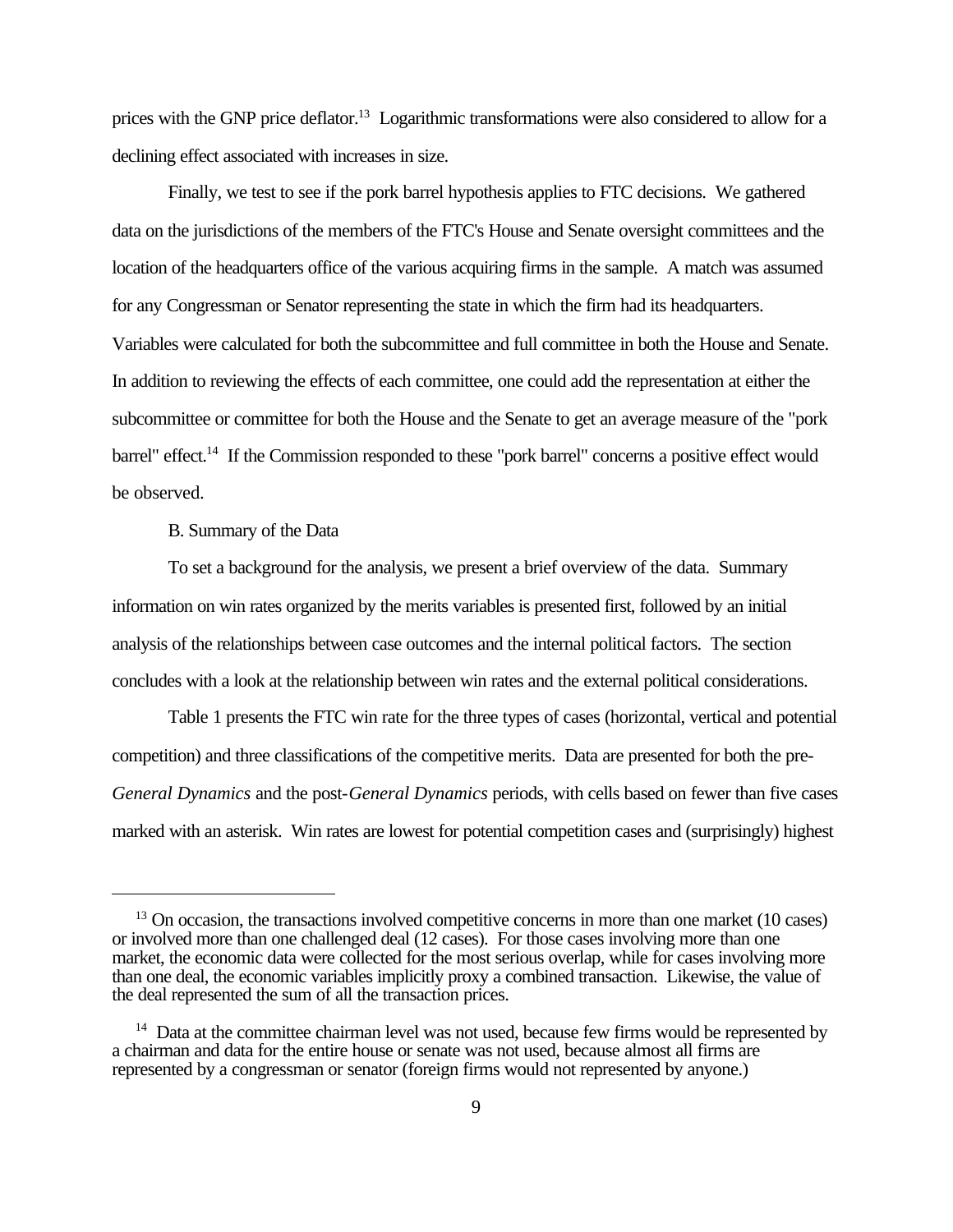for vertical mergers. However, few vertical cases are included in the post-*General Dynamics* data, so no strong conclusions should be drawn. The link between merits and success is clear. In the three categories of cases, evidence on barriers to entry improves the likelihood of an injunction, and evidence of high concentration (greater than 2000) usually enhances the chance of success. Overall, the initial review of the data is compatible with our hypotheses that high barriers and Herfindahl findings are likely to lead to an injunction, and that potential competition cases are more likely to lead to dismissal, but casts a little doubt on the expectation for vertical cases.

It is possible to search for a relationship between either the number of "OLD" commissioners or the political affiliation of the Commissioners and the likelihood of a Commission merger order.<sup>15</sup> To start the analysis, cases are organized into five classifications, one for each of the last five Presidential eras. Given continuity of policy as Vice-Presidents replace Presidents, the length of the periods range from four years in the Carter administration to twelve years for the Reagan administration. These periods are defined by the time the President's party obtains control of the FTC, generally a year after the Presidential Inauguration, until the time the President's party loses control of the agency, again a year after the Inauguration.<sup>16</sup> Although the exact date associated with the switch in control is difficult to identify, very few cases are decided during a change in administrations.

Table 2 presents a summary of winning percentages classified by Presidential era and number of "OLD" commissioners. A number of observations can be made with the data. First, only one Reagan and no Carter era decisions involve three or more Commissioners that served when the case was initiated. This suggests either more Commission turnover or longer trial and appeal times. Second, the sample averages tend to suggest that the FTC was highly prone to find for itself until the Carter era.

<sup>&</sup>lt;sup>15</sup> Information is also available for the relationship between the ALJ and final FTC decision. In general, the Commission upholds the ALJ decision (36 of 50 orders and 13 of 20 dismissals.) However, the Commission reversed the ALJ decision in thirty percent of the cases, with liability found in two-thirds of these decisions.

<sup>&</sup>lt;sup>16</sup> The Clinton administration obtained effective control of the FTC in early 1995, two years into the Presidential term. However, this delay appears linked to an unusual pattern in the expiration of the Commissioners' terms and the lack of any Commission resignations.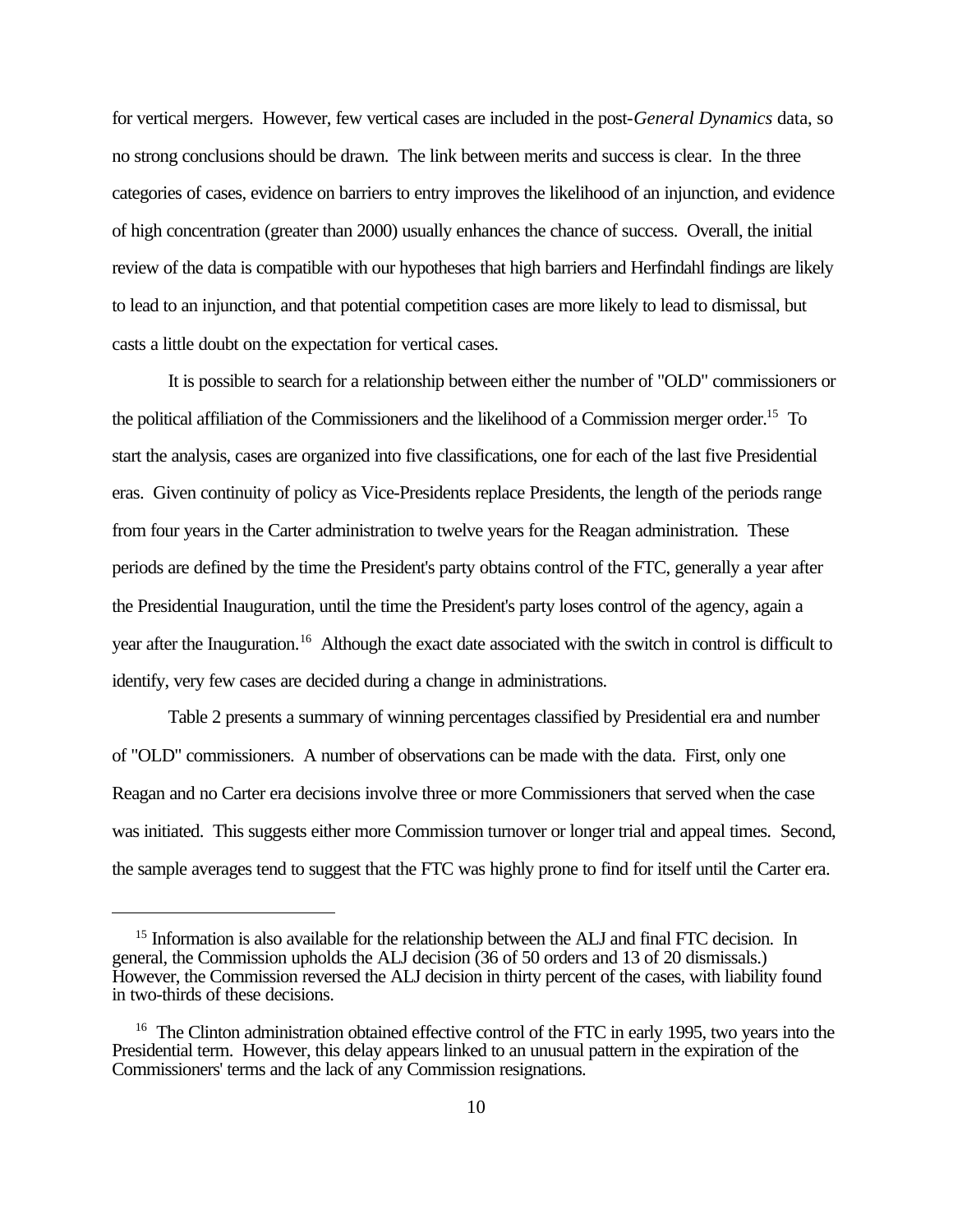Finally, the overall win rate appears to increase with the number of "OLD" commissioners. If one or two commissioners served on the prosecuting commission, the win rate averages around 60 percent. On the other hand, if three or more Commissioners served on the prosecuting commission, the win rate exceeds 90 percent.

A similar analysis can be undertaken for the political orientation of the Commission. Table 3 illustrates the winning percentage by Presidential era and percentage of Republicans on the deciding panel. While it is difficult to see any political effect in the Eisenhower, Kennedy, Nixon and Carter eras, the Reagan cases seem to show a decline in the likelihood of an order as the number of Republicans on the Commission increases. Moreover, the same general pattern appears to emerge in the overall data.

FTC winning percentages can also be organized by the political control of Congress. Table 4 is based on congressional data on various Senate and House oversight bodies organized into four categories. A congressional entity is considered conservative if the median ADA rating is less than 40, moderately conservative if the ADA rating is between 40 and 50, moderately liberal if the ADA rating is between 50 and 60 and liberal if the ADA rating is over 60. Senate and House ADA data for four classifications, the entire chamber, the committee, the subcommittee and the subcommittee chairman are used in the analysis. Average winning percentages for FTC cases are computed for each cell in the table, with percentages based on fewer than five observations marked with an asterisk. Abstracting from the small sample cases, the Senate data generally shows the expected rise in success rates with the ADA rating. This effect is more noticeable for the various committee and subcommittee levels, and significantly less obvious at the full senate level. The House results are much more confusing, with no clear pattern emerging. This may be caused by the fact that 89 percent of the cases were decided under oversight from liberal (as defined above) subcommittee chairmen. If these individuals had the relevant political power, then there may not be enough variance in the data to identify any effect. Overall, while it is likely any Senate effect can be identified, a House effect may not be observed in the data.

11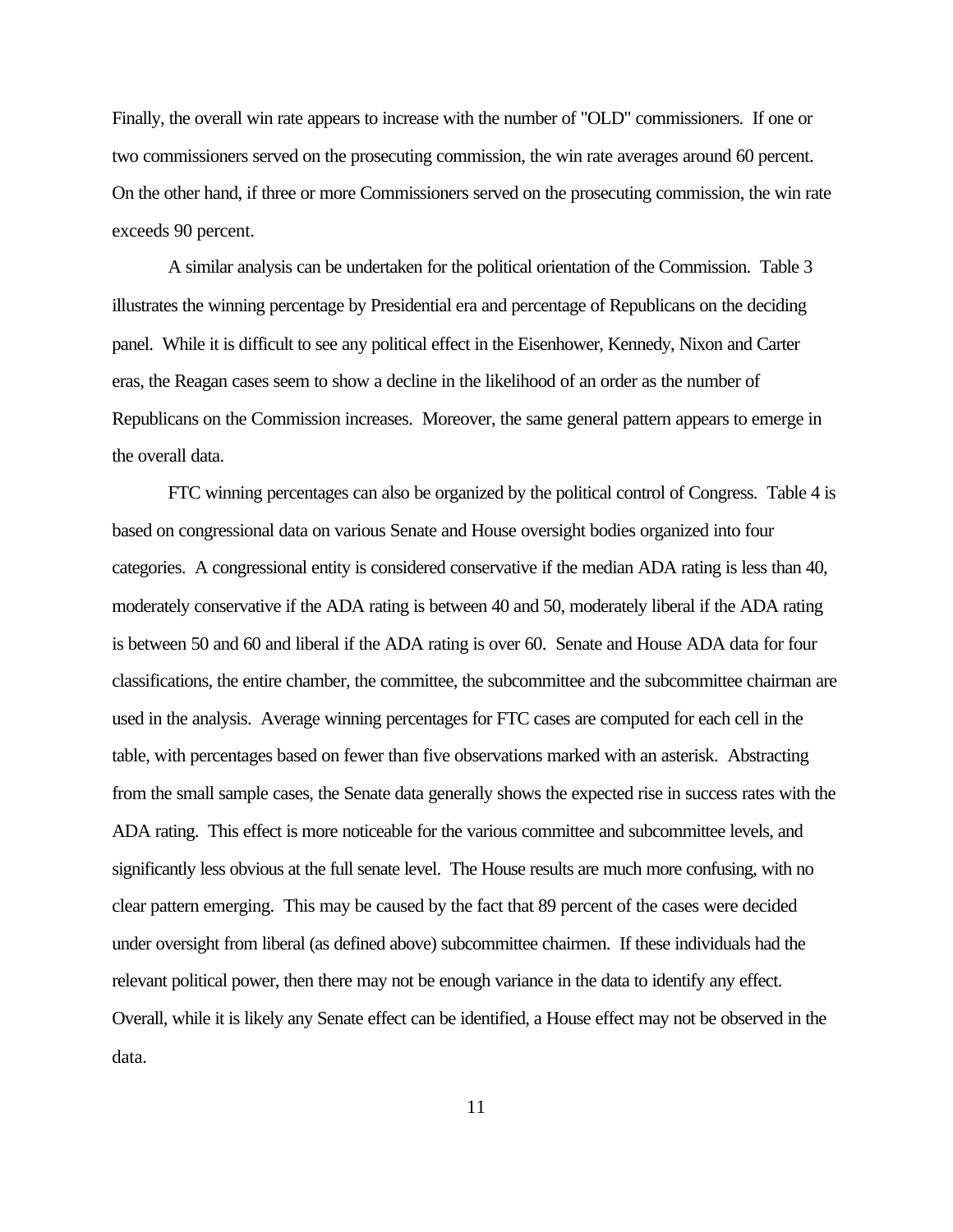A final test would replicate the Faith, Leavens and Tollison test. The winning percentage of the firms with "representation" in Congressional committees was actually lower than the winning percentage of the control group (although the result was only significant for the Senate subcommittee). Thus, the initial review of the data does not support the pork barrel hypothesis.

In general, the initial analyses of the data are suggestive of a number of our hypothesized findings, but more detailed analyses is necessary before any strong conclusions are drawn. Thus, we turn to an econometric model of FTC decision making to investigate the various findings.

### IV. ESTIMATION RESULTS

A statistical model will be presented here to attempt to explain the Commission's win rate as a function of the various independent variables. Since the FTC can either rule for or against itself on a particular case, the relevant dependent variable will be binomial, that is, either 0 or 1. Therefore, a limited dependent variable estimator such as the probit is an appropriate procedure for this econometric question. We analyze the data in two steps. First, we estimate probit coefficients for the merits and internal political variables and then we estimate a larger model that adds external political variables.

To set the background for the probit analyses, Table 5 calculates means for all the relevant variables for the period 1950-1974 (the pre-*General Dynamics* era), 1974-1992 (the post-*General Dynamics* era) and the entire sample. Although some differences were observed, a number of other variables were almost identical over the entire period.

The average Herfindahl was generally the same over the entire period, a result which was also observed when the sample is limited to horizontal mergers. Barriers to entry were found in roughly 70 percent of the cases in each subperiod. More recent cases appear to have shifted away from vertical mergers, with the percentage of vertical challenges significantly lower in the post-*General Dynamics* period.

The internal political variables show the same mixed results. Early cases were heard by an average of 2.19 "OLD" commissioners, while relatively recent cases had a significantly smaller average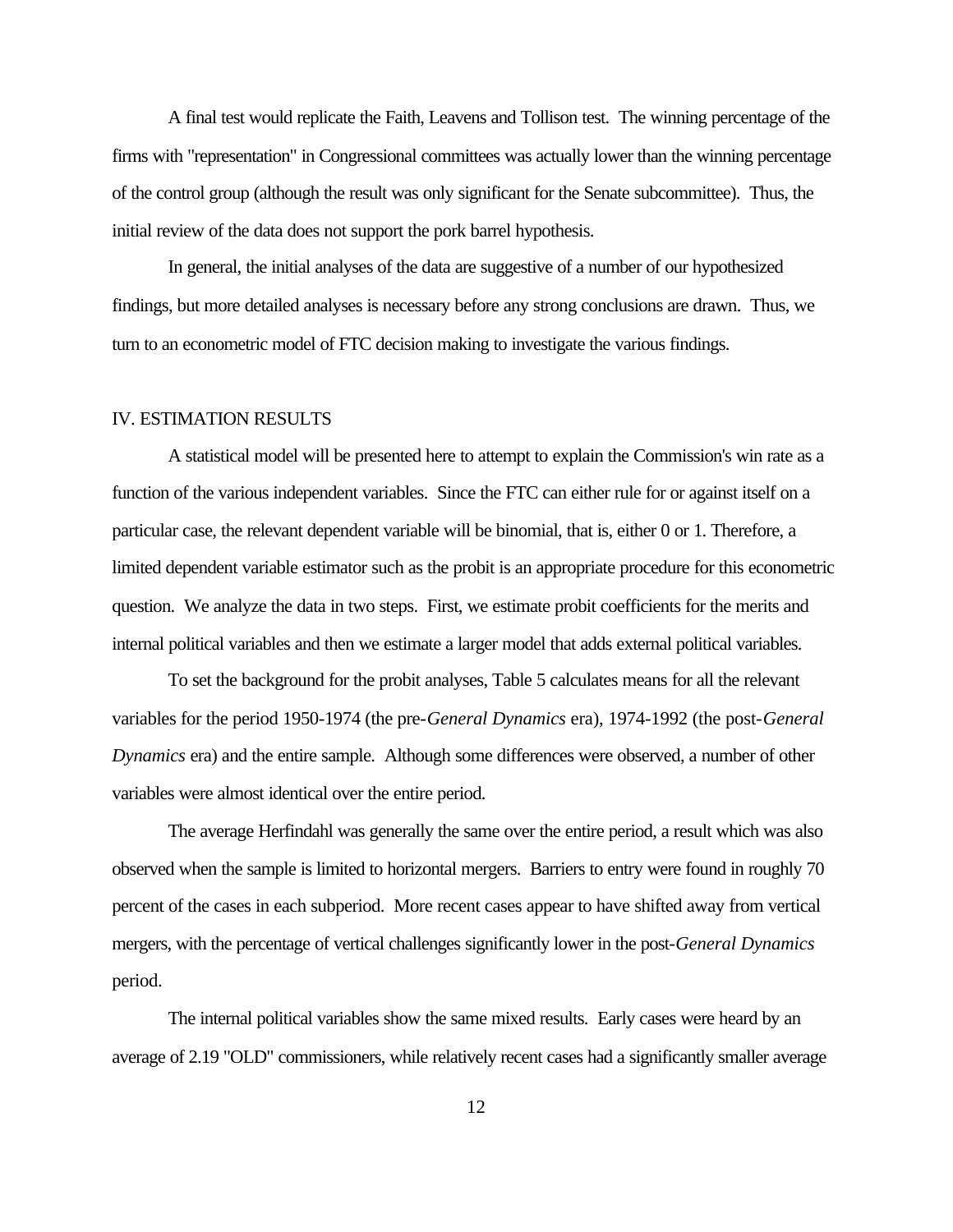of 1.56. On the other hand, the variable proxying the average political affiliation of the commissioners, Republican, remained largely the same over the two eras. The other political variable, defined by the party of the President that appointed the commissioners, identified a significant swing towards the Republican party which matches the change in White House control over the two eras.

Overall, the cases tend to involve both larger firms and transactions after 1974, with the difference significant for both sales of the acquiring firm and the value of the transaction. Also, the Congressional variables picked up the change in political control representative of the overall data. While the relevant Senate variables tended to become more conservative (lower ADA ranking), the House appeared more liberal, especially at the oversight committee. Finally, the pork variables identified the fact that acquiring firms tended to be more likely to have representation on oversight subcommittees before the General Dyanamics decision than after. This result did not occur for the overall committee and probably adds little to the analysis.

 Three sets of probit coefficients are estimated in Table 6, the first of which considers the merits variables, the second which adds a number of internal political factors, and a third which uses a narrower set of internal political factors. The merits and internal factors are generally significant, regardless of the specification of the model.

The first column of results in Table 6 reports the relevant coefficients for a pure "merits" model. We find that the coefficients on the two merits variables, Herfindahl and Barriers, have the expected signs and the barrier variable is clearly significant. Other coefficients suggest that potential competition cases face higher standards than the horizontal cases, while the standards for vertical cases do not appear to be different from the horizontal cases. The results also indicate that the Commission standards were relaxed after the *General Dynamics* decision.<sup>17</sup>

<sup>&</sup>lt;sup>17</sup> While the limited data preclude an exact test, the explanatory power of the time trend model exceeds that of a model incorporating only a dummy variable for the 1974 *General Dynamics* decision.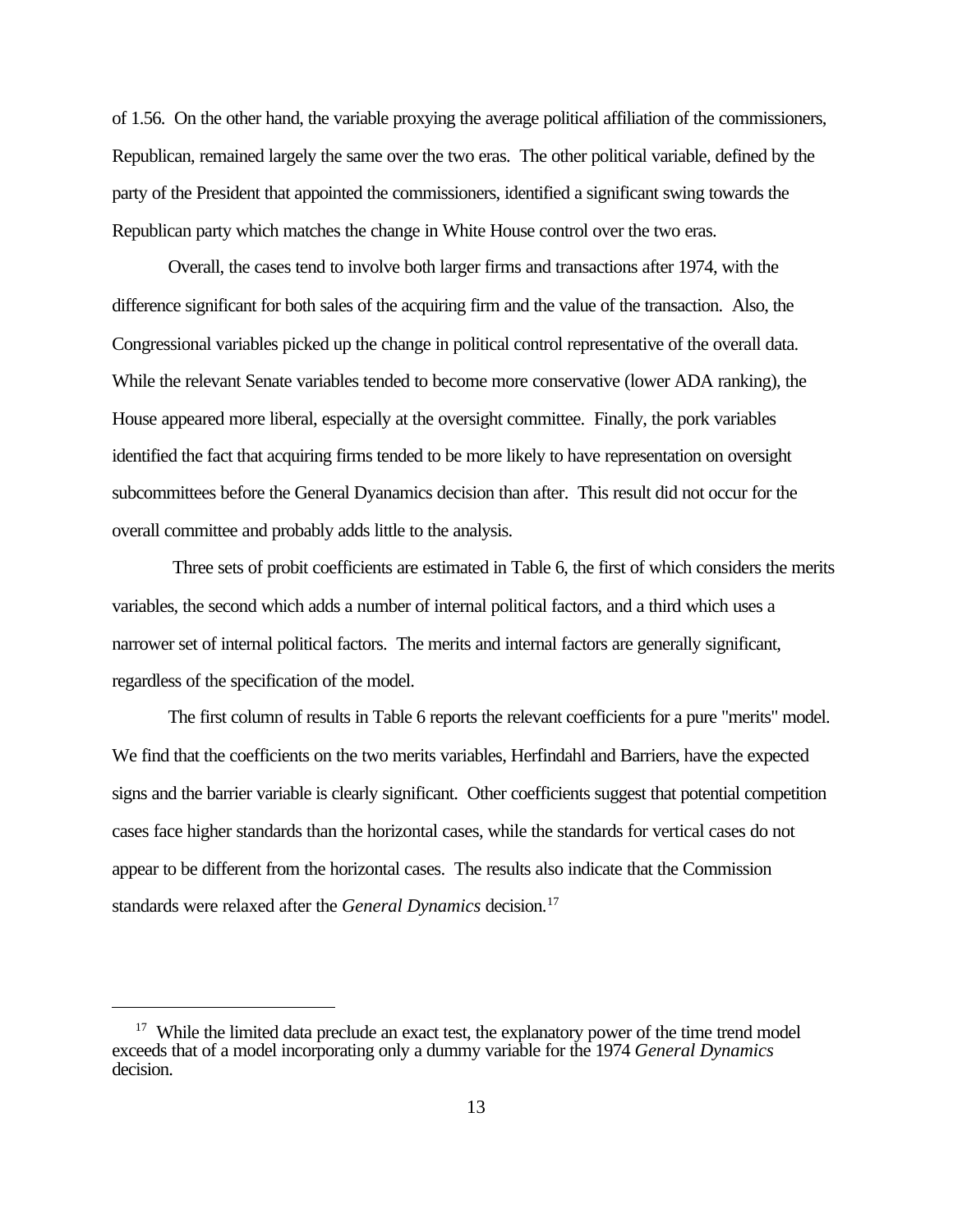The second column highlights the results of a broad "merits and internal politics" model. Of perhaps greatest interest is the coefficient for the number of "OLD" Commissioners. The positive sign of this variable indicates that commissioners are more likely to vote for administrative complaints if they were members of the commission that chose to prosecute those cases. Thus, it appears to matter if Commissioners act as both prosecutors and judges.

The coefficient on the party affiliation variable, Republican, has the expected sign and is statistically significant, indicating that the political composition of the commission impacts on merger decisions.<sup>18</sup> In particular, as Republicans replace Democrats, the commission becomes relatively less likely to enjoin a transaction. The coefficient on the variable for the political party appointing the Commissioner, President, however, is insignificant (and takes on an opposite sign than what was expected.) Therefore, the party of the President making the appointment does not appear to be relevant.<sup>19</sup> Given the FTC Act prevents one party from obtaining more than three seats on the Commission, it is possible that the Senate's confirmation process precludes the President from appointing members from the opposition party that are too far out of step with the opposition party's mainstream viewpoint. Thus, for example, Democrats appointed by a Republican president would tend to vote like Democrats.<sup>20</sup>

We reestimated the model without the weak political variable (President) and the results are reported in the third column. While the explanatory power of the model falls slightly, the similarity of the coefficients suggests the basic results are robust to the exact specification of the model.

External political variables for firm size and congressional ideology are added to the final model of Column 3 (Table 6) to generate the results in Table 7. Four formulations of the case-specific

<sup>&</sup>lt;sup>18</sup> The significance of both variables increases dramatically if date is deleted from the model.

<sup>&</sup>lt;sup>19</sup> The President variable is not significant if the Republican variable is omitted from the model to minimize the potential for multicollinearity.

 $20$  An alternative explanation is that individuals appointed to the Commission vote to please their party to assure consideration for future jobs once their current term expires. In effect, the views of the appointee change once appointed to the Commission.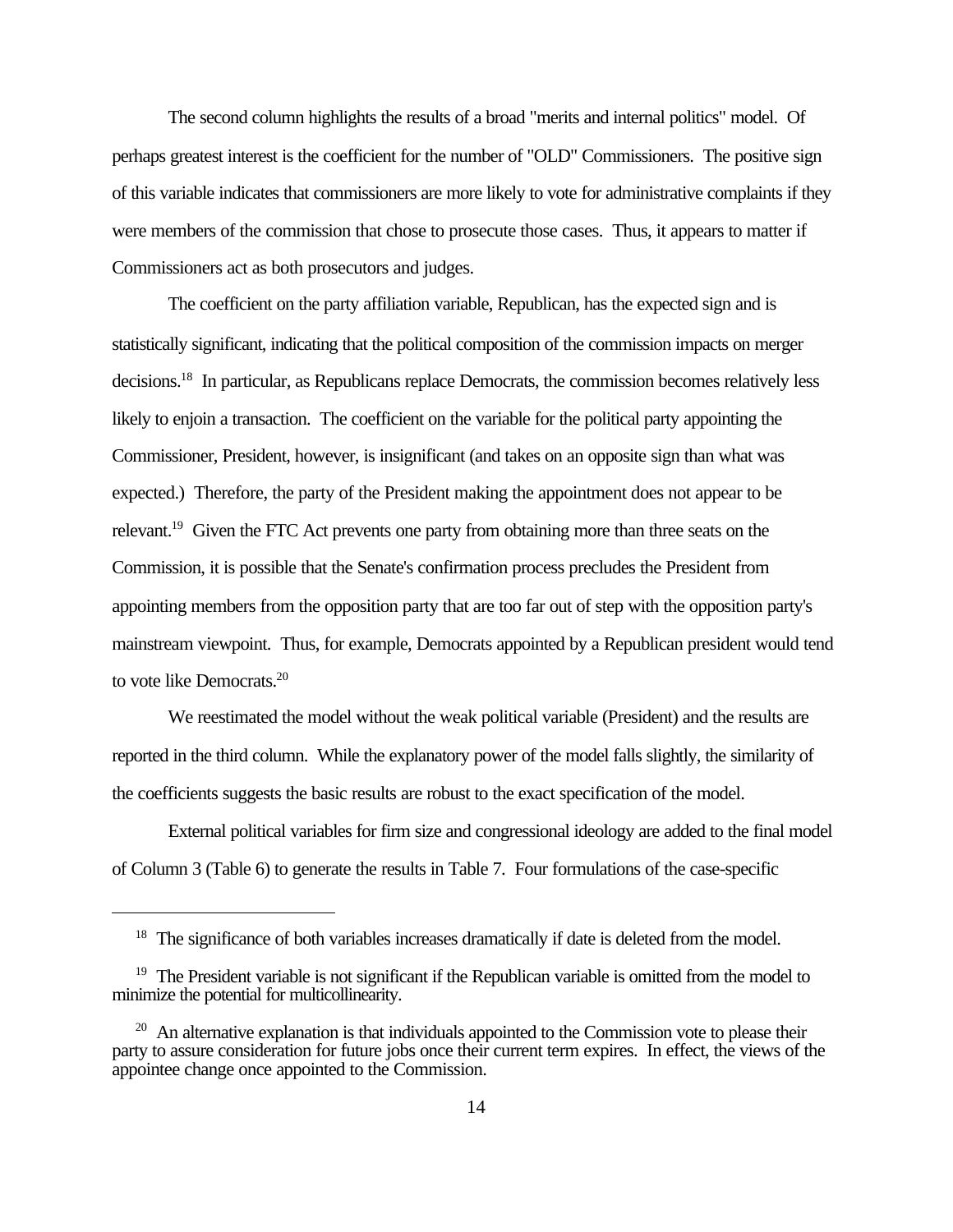political variable are matched with four formulations of the Congressional variables to check for the robustness of the results. In particular, both the real value of the acquiring party's sales and the real value of the transaction (in either dollars or logarithmic form) are considered as measuring general political effects. Likewise, the Congressional control variables are measured at the entire house, the committee, the subcommittee and subcommittee chairman level as noted in the table. While this approach generates a total of 16 possibilities, a representative four are presented for analysis.

Overall, the merits variables (Herfindahl and Barriers) retain their explanatory power when the model is generalized to consider external political forces. Potential competition cases remain statistically less likely than horizontal cases to result in Commission orders and vertical cases appear less likely in one of the four models. Overall, the merits still matter in the presence of exogenous political variables.

The internal political variables also appear to retain significance, although the conclusion is not as strong. One formulation of the exogenous political variables eliminates the significance of the "OLD" commissioners and another the significance of politics. Moreover, the coefficient for OLD commissioners is only marginally significant in the other regressions. $21$ 

Interesting, few of the political variables show any statistical significance. The transactionrelated variables (price and sales) tended to reduce the likelihood of a merger order, but were insignificant. Moreover, of all the formulations of the congressional variables, only the House subcommittee chairman has a clear effect on the decision process and the sign is negative, indicating a more liberal chairman reduces the likelihood of a Commission order. It is difficult to place much credence in this result. $22$ 

<sup>&</sup>lt;sup>21</sup> The coefficient does reach a standard significance level in three of the 16 runs. Moreover, the significance of the coefficient improves for other specifications of the model.

 $22$  Significant results tend to be obtained for the Senate subcommittee and subcommittee chairman if the time shift parameter is removed from the model. This choice would appear inappropriate, because the shift is necessary to account for a change in legal standards. The significant Senate result may be caused by a contemporaneous conservative shift in the Senate oversight subcommittee in the mid 1970's.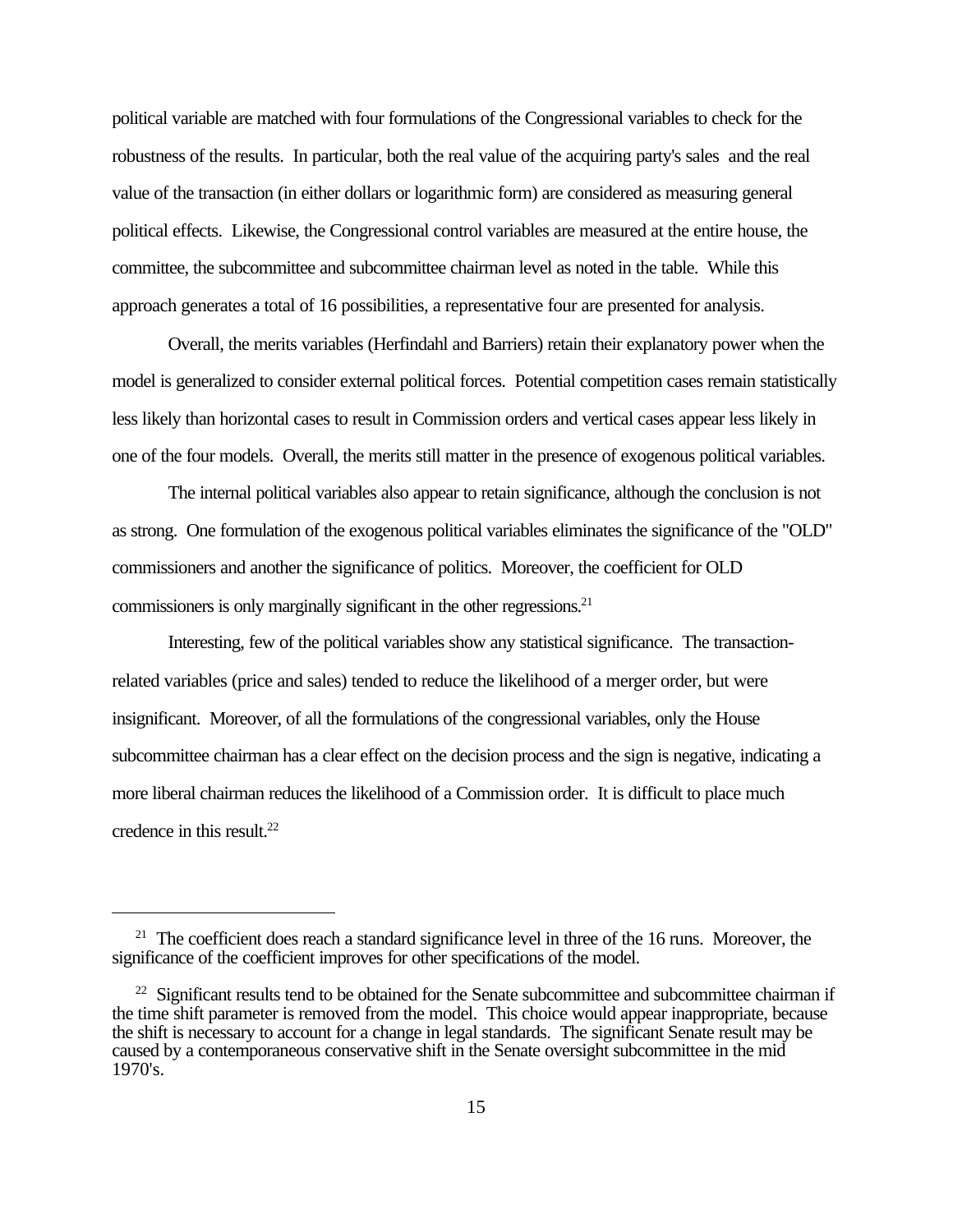This outline is slightly surprising given our tabulations and the previous research showing a relationship between Congressional control and FTC decisions. One possibility is the addition of the internal political variables to the model capture political effects linked to Congressional factors. Another possibility is the longer time period (1956-1992) obscures a Congressional power that ebbs and flows between the Senate and the House and among the various committee groups. While focusing on smaller periods of time could minimize this problem, it would create another problem associated with small samples.<sup>23</sup>

Table 8 reports our test of the pork barrel hypothesis. The first model of Table 8 uses the number of relevant congressmen and senators on the FTC's oversight subcommittee, while the second model uses the number on the oversight committee. The pork barrel coefficient is not significant in either of these specifications, nor in any of the several other specifications we attempted. This result suggests the earlier support for the pork barrel hypthesis cannot be replicated in a more general model over a broader time period. Again while smaller time periods could be studied, the lack of data makes this approach difficult.

The merits-internal political model in Column 3 of Table 6 appears to be the most appropriate equation for predicting Commission decisions. For a horizontal merger case, with the "OLD" commissioners and Republican variables at their means and the time index set to June 1995, we find the presence of barriers can raise the probability of an order from 5 percent to 87 percent for a Herfindahl of 3000. Changes in the Herfindahl have smaller effects, with a Herfindahl of 2000 associated with a 75 percent change of an order and a Herfindahl of 4000 linked to a 95 percent chance of an order.

Internal political variables also have an impact on the outcome of the case. For a horizontal decision in June 1995 that finds barriers to entry and a Herfindahl of 2000, the probability of an order can range from 24 percent for a Commission controlled by Republicans and no "OLD" commissioners

<sup>&</sup>lt;sup>23</sup> If one introduces a shift variable to allow the coefficient on the Senate and House variables to change after the *General Dynamics* decision, one finds a significant positive effect on the Senate and subcommittee ADA rating and a significant negative effect on the House and subcommittee rating for the post 1974 period. These results cannot be replicated with the post-1974 sample.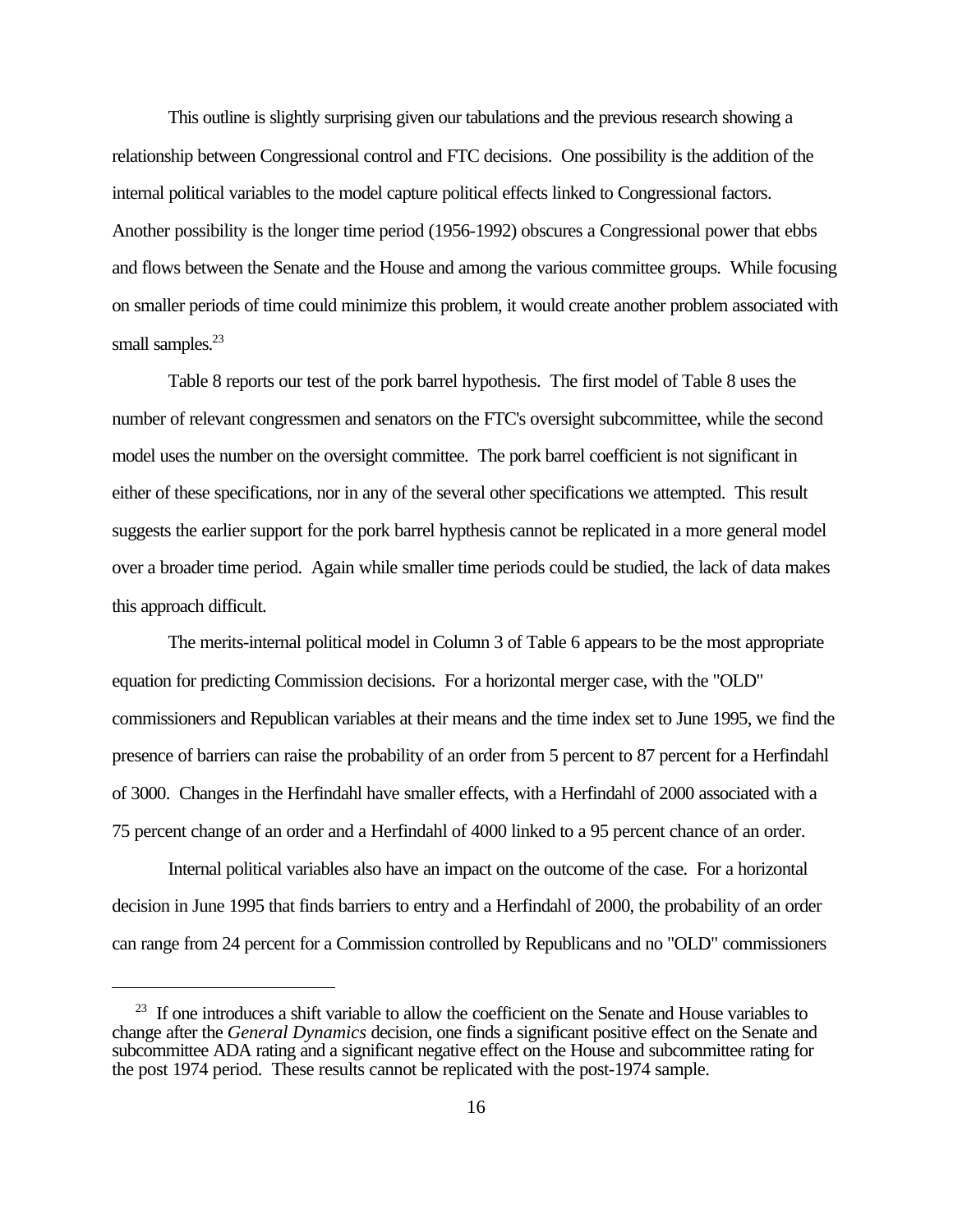to 96 percent for a Commission dominated by Democrats and three old Commissioners. However, these bounds are somewhat unrealistic, because a Commission in transition from one party to the other is unlikely to have many "OLD" commissioners. Given the remaining terms of actual Commissioners, it is likely to be dominated by Democrats, but with one or two "OLD" commissioners. This would suggest a probability of a Commission order against the merger under discussion of between 78 and 90 percent. Overall, the model suggests that both the merits and internal politics are extremely important in the outcome of merger cases.

### V. CONCLUSION

Our review of FTC administrative decision making generate a number of interesting initial conclusions. The mix of cases appears to have changed over time, with a movement away from vertical and potential competition mergers. Winning percentages were initially high, but fell in the 1970 Econometrics results indicate that both the economic merits and internal political factors affect Commission merger decisions. In particular, the ability of commissioners to act as both prosecutor and judge on a particular matter can significantly increase the likelihood of a merger order. Likewise, a Republican-dominated Commission appears less likely to oppose a transaction. Somewhat surprisingly, however, we were unable to find on impact of external political factors on the FTC's decisions.

While the statistical significance of the number of "OLD" Commissioners suggests an internal political problem with the administrative process, the political variables clearly suggest that the FTC Act has been successful in achieving some political balance at the Commission. Abstracting from personalities, Democratic (Republican) appointees of Republican (Democratic) Presidents tend to vote similar to Democratic (Republican) appointees of Democratic (Republican) Presidents. In contrast to previous studies, however, external political orientations or pork barrel considerations do not appear to significantly influence judicial decisions of the FTC.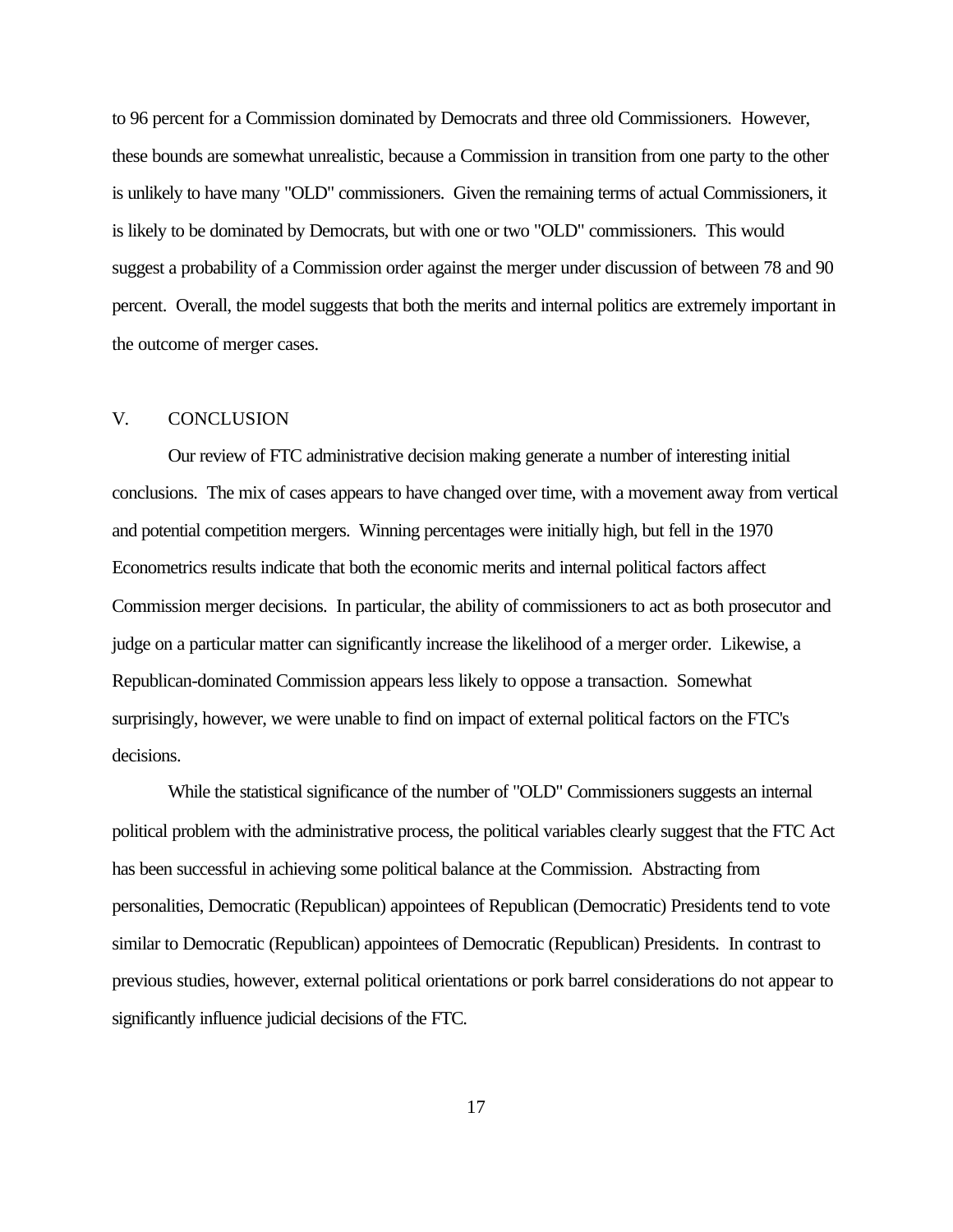### FTC Win Rates by Type of Case and Merits (before and after General Dynamics' Decision)

|                  | $1950 - 74$ | 1974 - 92 | Total | Cases          |
|------------------|-------------|-----------|-------|----------------|
|                  |             |           |       |                |
| Horizontal       |             |           |       | 44             |
| $\boldsymbol{0}$ | 75          | 29        | 53    | 15             |
| $1 - 2000$       | 100         | 64        | 75    | 16             |
| $2000+$          | 100         | 83        | 92    | 13             |
| Average          | 90          | 58        | 73    |                |
|                  |             |           |       |                |
| Vertical         |             |           |       | 12             |
| $\boldsymbol{0}$ | $0*$        |           | $0*$  | $\overline{2}$ |
| $1 - 2000$       | $100*$      | $100*$    | 100   | 5              |
| $2000+$          | $100*$      | $100*$    | 100   | 5              |
| Average          | 80          | $100*$    | 83    |                |
|                  |             |           |       |                |
| Potential        |             |           |       | 14             |
| $\boldsymbol{0}$ | $0*$        | $0*$      | $0*$  | $\overline{4}$ |
| $1 - 2000$       | $100*$      | $50*$     | $67*$ | 3              |
| $2000+$          | $100*$      | $67*$     | 86    | $\overline{7}$ |
| Average          | 83          | 38        | 57    |                |

\*Less than 5 cases in a cell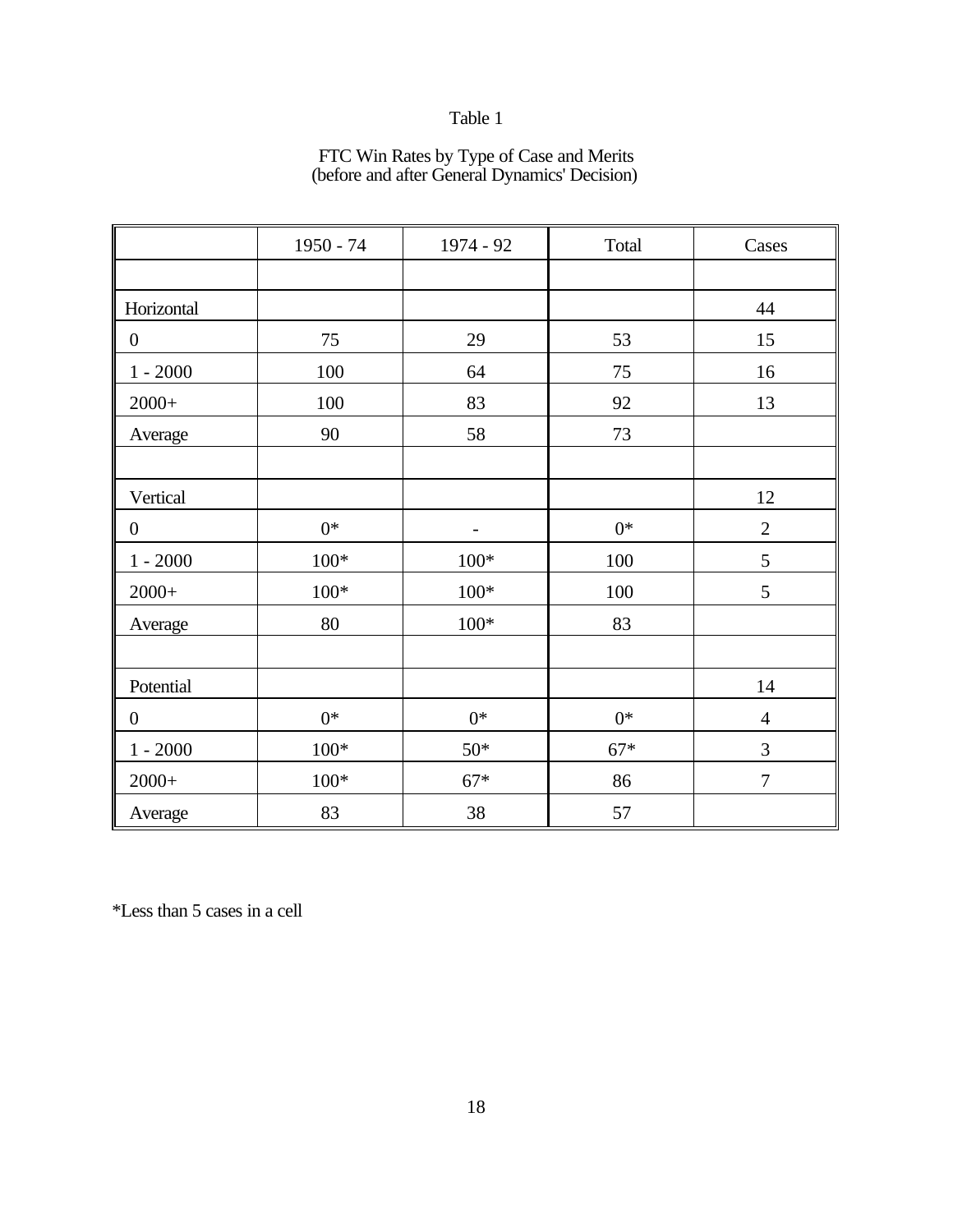# Winning Percentages by Number of "Old" Commissioners

| FTC Era      | $\overline{0}$ |     | 2    | 3              | 4   | 5                        | Mean |
|--------------|----------------|-----|------|----------------|-----|--------------------------|------|
| Ike          | 100            | 100 | 100  | 100            | 100 | $\overline{\phantom{0}}$ | 100  |
| Kennedy      | 100            | 57  |      | 100            | 100 | 100                      | 84   |
| <b>Nixon</b> |                | 67  | 80   | 86             | 100 |                          | 80   |
| Carter       |                | 75  | 50   | -              | -   | -                        | 63   |
| Reagan       | $\overline{0}$ | 50  | 37.5 | $\overline{0}$ |     |                          | 38   |
| Overall      | 83             | 63  | 58   | 87             | 100 | 100                      | 71   |
| Cases        | 6              | 24  | 19   | 15             | 5   |                          |      |

Number of "Old" Commissioners

## FTC Eras

Ike 1954 - 1961<br>Kennedy 1962 - 1969 Kennedy 1962 - 1969 Nixon 1970 - 1977 Carter 1978 - 1981 Reagan 1982 - 1992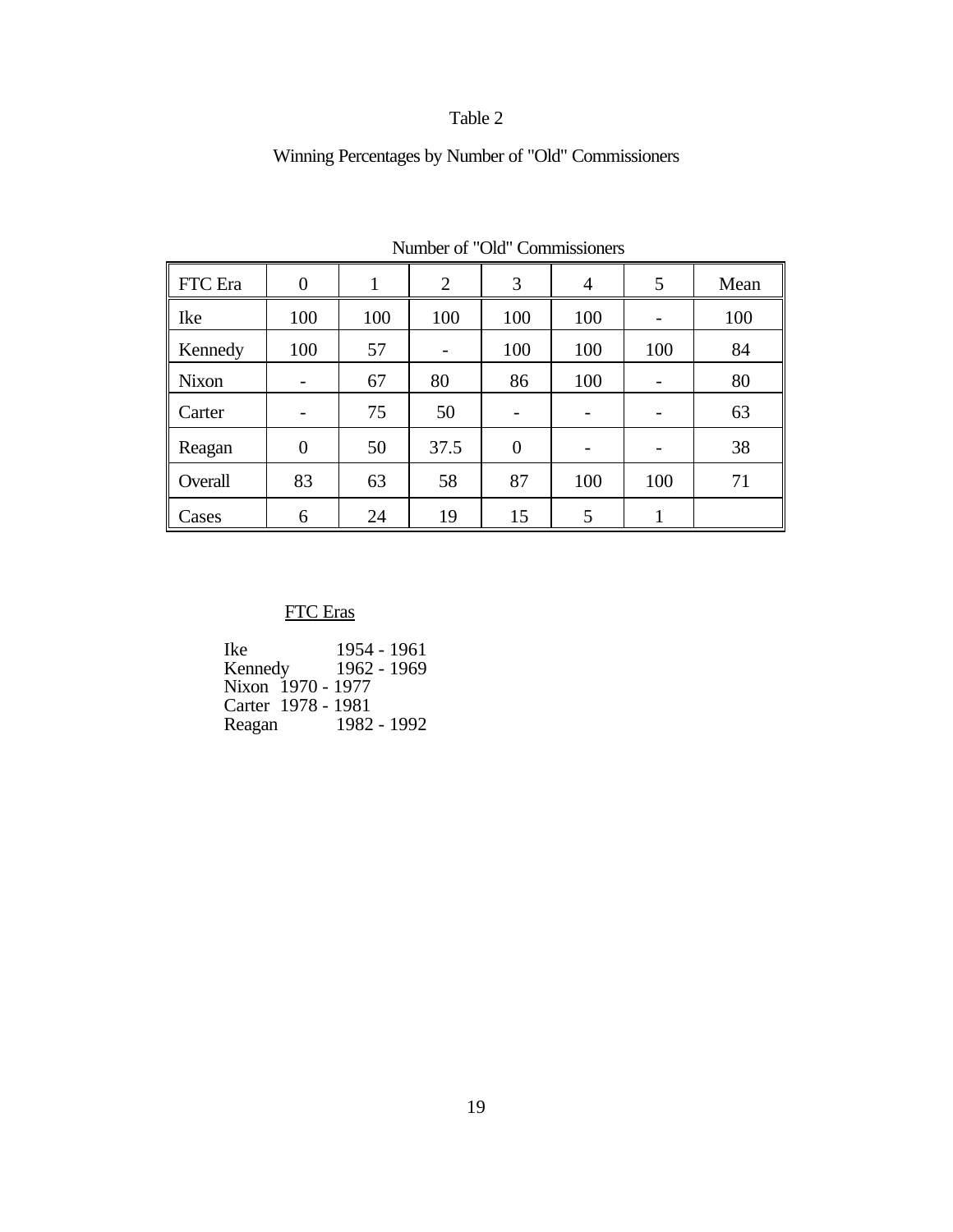| Percentage of Republicans |                          |                          |     |     |                          |                          |                          |      |
|---------------------------|--------------------------|--------------------------|-----|-----|--------------------------|--------------------------|--------------------------|------|
| FTC Era                   | .25                      | .33                      | .40 | .50 | .60                      | .67                      | .75                      | Mean |
| Ike                       | $\overline{\phantom{0}}$ | $\overline{\phantom{a}}$ | 100 | 100 | 100                      |                          | 100                      | 100  |
| Kennedy                   | $\overline{\phantom{0}}$ | 100                      | 67  | 100 | $\overline{\phantom{a}}$ | 100                      | $\overline{\phantom{0}}$ | 84   |
| <b>Nixon</b>              |                          | 100                      | 100 | 80  | 75                       | 100                      |                          | 80   |
| Carter                    | 67                       |                          | 33  | 100 |                          | $\overline{\phantom{a}}$ |                          | 63   |
| Reagan                    | $\overline{\phantom{0}}$ | $\overline{\phantom{0}}$ |     | 50  | 29                       | 50                       | 33                       | 38   |
| Overall                   | 67                       | 100                      | 64  | 88  | 64                       | 67                       | 50                       | 71   |
| Cases                     | 3                        | $\overline{4}$           | 14  | 17  | 22                       | 6                        | $\overline{4}$           |      |

## Winning Percentage by Average Political Affiliation of Commission

 $Percant and of  $Remubli$$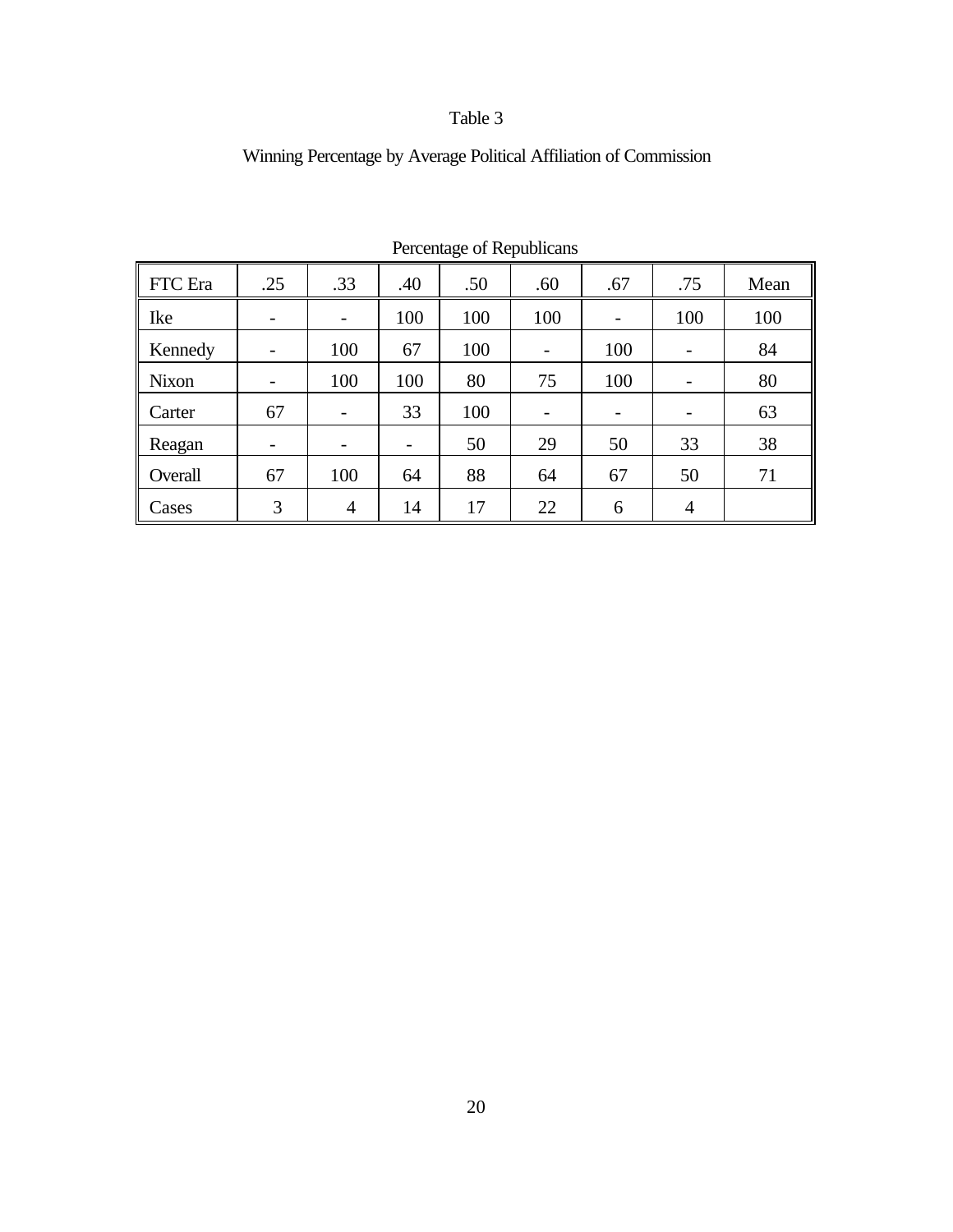## Winning Percentages by Type of Political Control

|              | Senate | Committee | Subcommittee | Chairman |
|--------------|--------|-----------|--------------|----------|
| Conservative | 64     | 59        | 45           | 4        |
| Moderate - C | 73     | 70        |              | $100*$   |
| Moderate - L | 75     |           | 58           | 88       |
| Liberal      | $50*$  | 100       | 92           | 79       |

|              | House | Committee | Subcommittee | Chairman |
|--------------|-------|-----------|--------------|----------|
| Conservative | 75    | 78        | 77           | $100*$   |
| Moderate - C | 85    |           | 83           | $100*$   |
| Moderate - L | 55    | 71        | 58           | $100*$   |
| Liberal      |       | 33        | 65           | 68       |

\* Less than 5 cases in class

| Conservative | ADA < 40      |
|--------------|---------------|
| Moderate - C | 40 < ADA < 50 |
| Moderate - L | 50 < ADA < 60 |
| Liberal      | $60 <$ ADA    |

## ADA - Americans for Democratic Action Congressional Vote Rating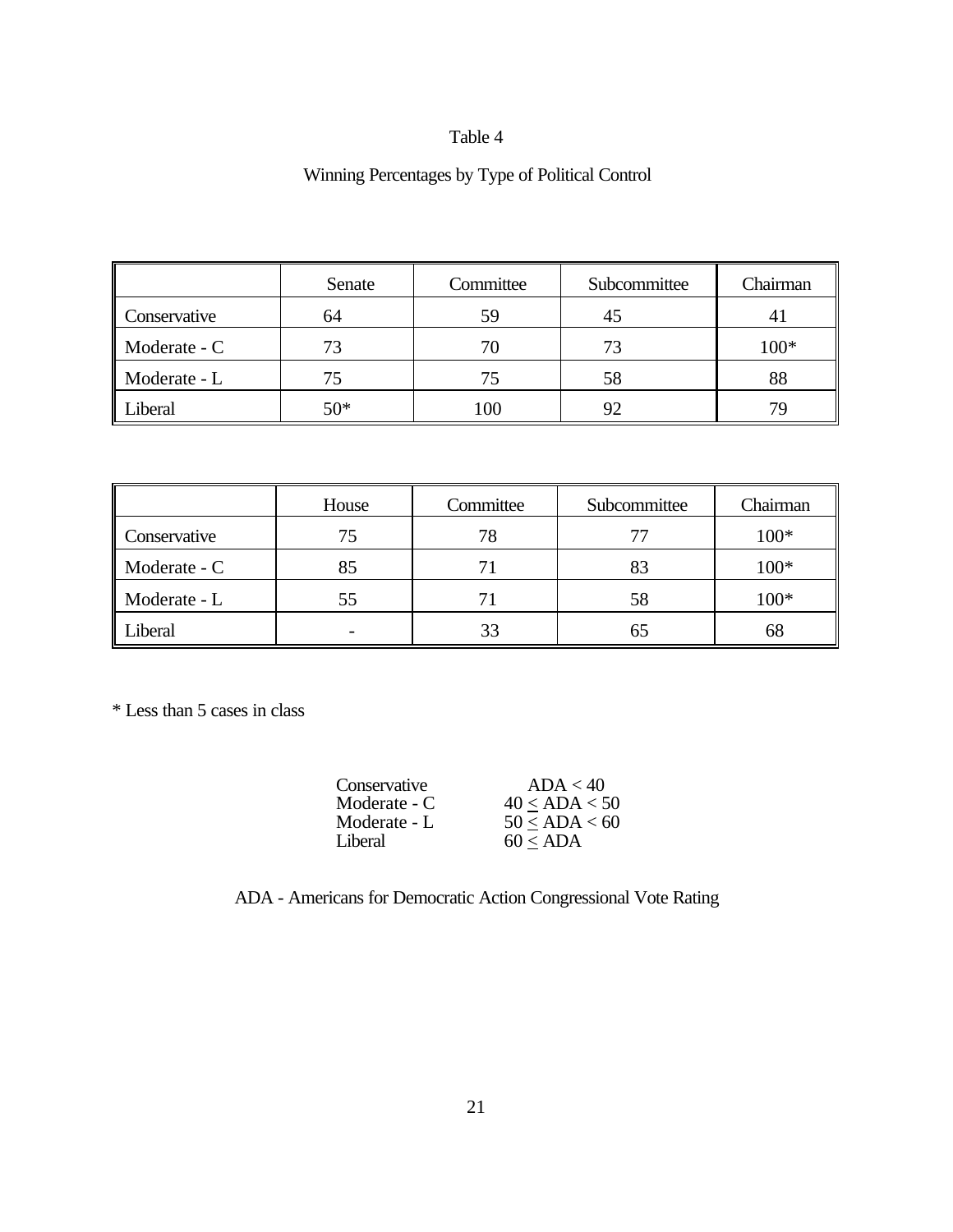## Means of the Variables

|                          | 1950 - 1974 | 1974 - 1992 | Total |
|--------------------------|-------------|-------------|-------|
| <b>Merit Variables</b>   |             |             |       |
| Herfindahl               | 2622        | 2216        | 2425  |
| <b>Barriers</b>          | .69         | .71         | .70   |
| Vertical                 | .28         | $.06*$      | .17   |
| Pot. Comp.               | .17         | .24         | .20   |
|                          |             |             |       |
| <b>Internal Politics</b> |             |             |       |
| Old Comm.                | 2.19        | $1.56*$     | 1.89  |
| Republican               | .51         | .53         | .52   |
| President                | .33         | $.63*$      | .48   |
|                          |             |             |       |
| <b>External Politics</b> |             |             |       |
| <b>Sales</b>             | 1.83        | 2.98*       | 2.39  |
| Price                    | 3.41        | $4.46*$     | 3.92  |
| Senate (ADA)             | 49.2        | 46.6        | 48.0  |
| Committee                | 52.0        | 40.9*       | 46.6  |
| Subcommittee             | 60.3        | 43.0*       | 51.9  |
| Chairman                 | 77.4        | $41.0*$     | 59.7  |
| House (ADA)              | 40.3        | $44.3*$     | 42.2  |
| Committee                | 29.6        | 51.9*       | 40.5  |
| Subcommittee             | 47.6        | 47.8        | 47.7  |
| Chairman                 | 85.5        | $70.3*$     | 78.1  |
| Subcommittee Pork        | .78         | $.44*$      | .61   |
| <b>Committee Pork</b>    | 2.30        | 2.24        | 2.27  |

\* The difference between the two periods is significant.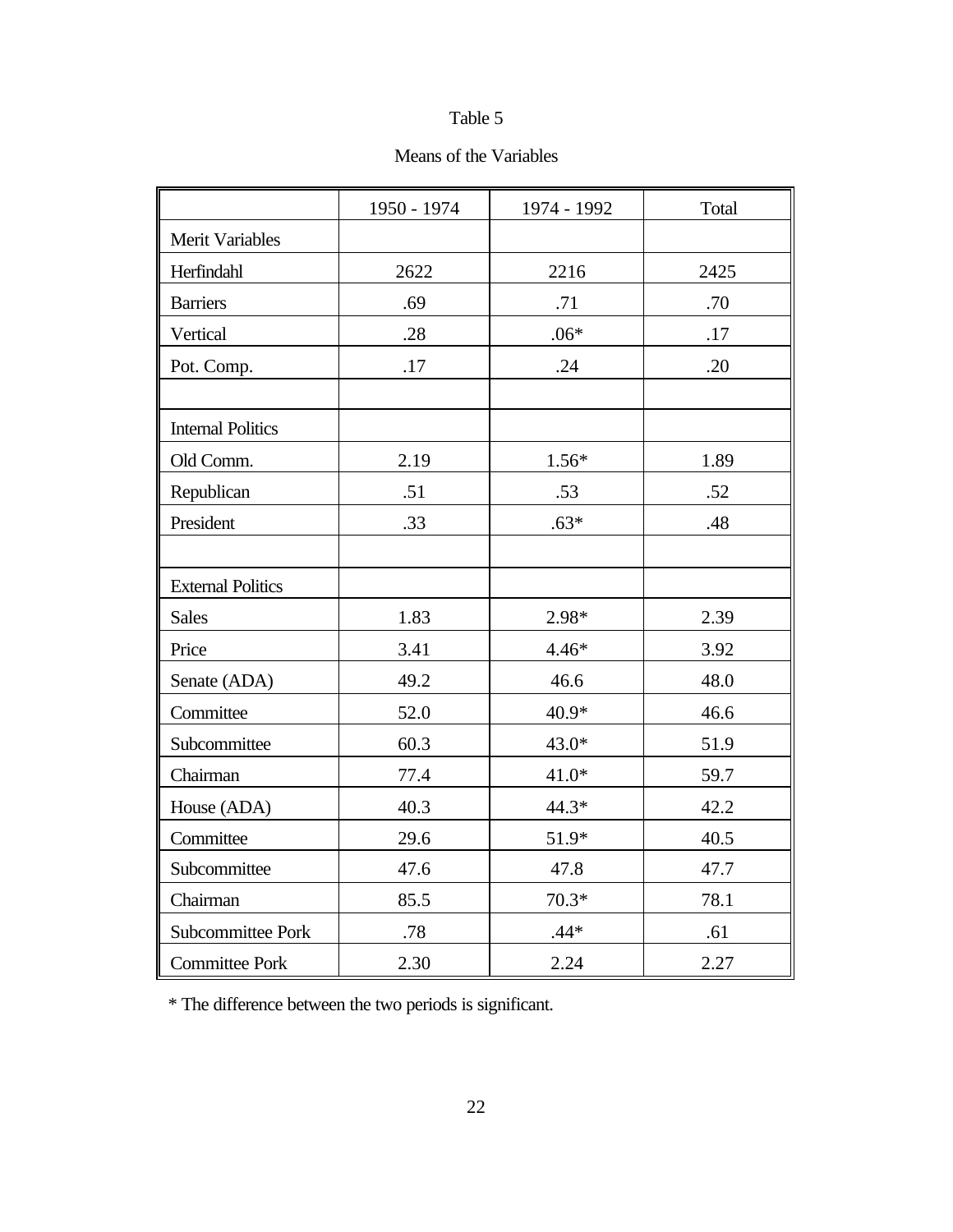| Variable               | <b>Merits Model</b>     | Merits &<br>Internal Model (I) | Merits &<br>Internal Model (II) |
|------------------------|-------------------------|--------------------------------|---------------------------------|
| Constant               | 0.771<br>(0.14)         | 1.02<br>(0.85)                 | 0.944<br>(.80)                  |
| Herfindahl             | 0.000285<br>(1.51)      | .000499<br>(1.88)              | .000479<br>(1.83)               |
| <b>Barriers</b>        | 2.20<br>(3.82)          | 2.78<br>(3.66)                 | 2.81<br>(3.74)                  |
| Vertical               | $-.815$<br>$(-1.17)$    | $-0.841$<br>$(-1.10)$          | $-0.884$<br>$(-1.17)$           |
| Pot. Comp.             | $-1.13$<br>$(-1.85)$    | $-1.44$<br>$(-1.80)$           | $-1.47$<br>$(-1.82)$            |
| <b>Time Shift</b>      | $-0.00610$<br>$(-3.30)$ | $-0.00587$<br>$(-2.58)$        | $-0.00542$<br>$(-2.67)$         |
| Old Comm.              |                         | 0.541<br>(1.71)                | 0.525<br>(1.66)                 |
| Republican             |                         | $-5.41$<br>$(-2.00)$           | $-4.76$<br>$(-2.05)$            |
| President              |                         | .564<br>(.48)                  |                                 |
| Adj R-<br>Square       | .478                    | .572                           | .565                            |
| <b>Success</b><br>Rate | 84.2%                   | 91.4%                          | 90.0%                           |
| Log<br>Likelihood      | $-22.53$                | $-19.01$                       | $-19.13$                        |

### Regression Results - Merits and Internal Politics Models (t-statistics in parentheses)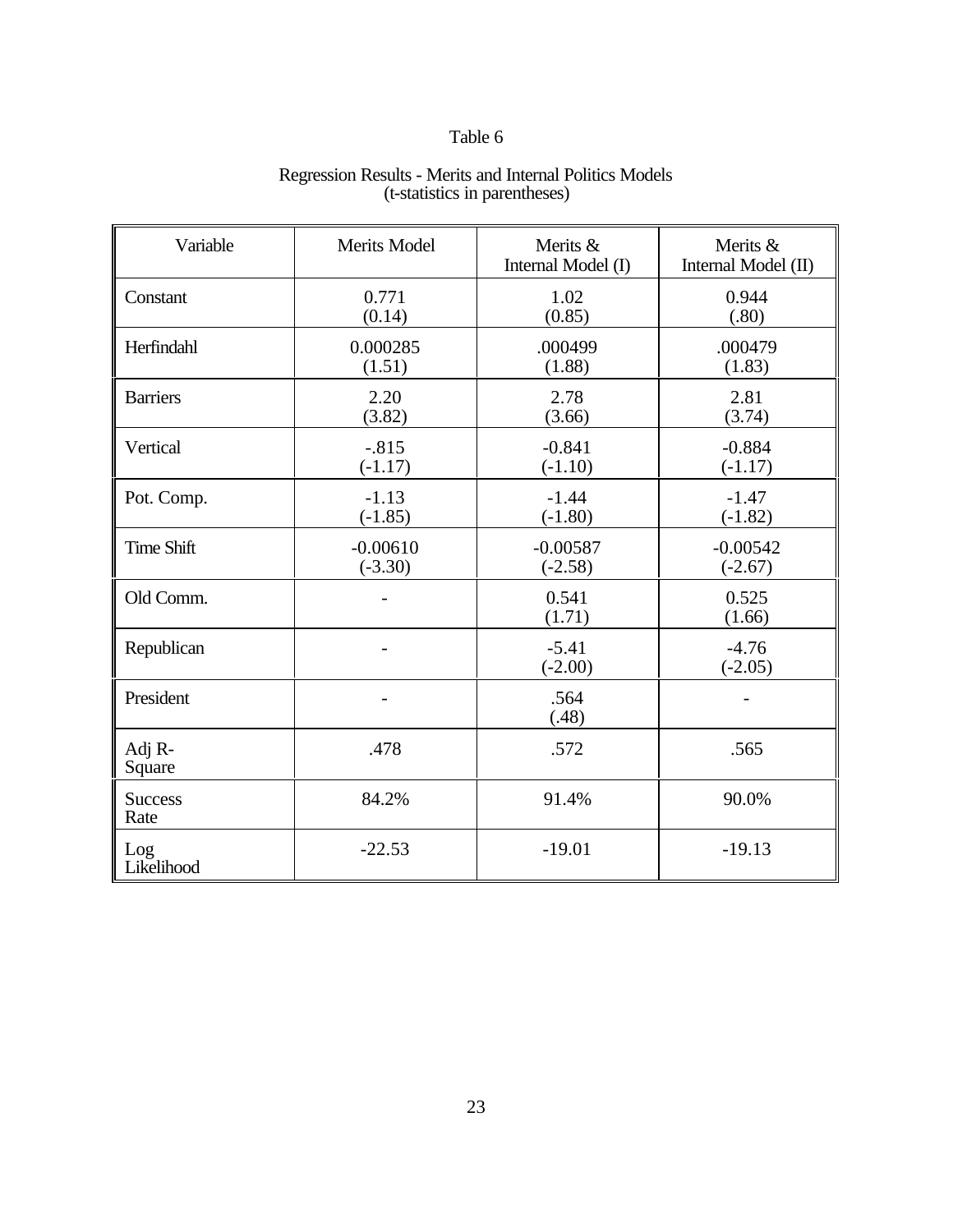| Variable               | Sales, Full<br>House Model | Log Sales,<br>Committee<br>Model | Price, Sub-<br>committee<br>Model | Log Price,<br>Subcommittee<br><b>Chair Model</b> |
|------------------------|----------------------------|----------------------------------|-----------------------------------|--------------------------------------------------|
| Constant               | 0.958                      | 1.12                             | 1.85                              | 4.72                                             |
|                        | (.46)                      | (0.60)                           | (.93)                             | (1.84)                                           |
| Herfindahl             | .000566                    | .000477                          | .000610                           | .000597                                          |
|                        | (1.78)                     | (1.77)                           | (1.98)                            | (1.81)                                           |
| <b>Barrier</b>         | 2.91                       | 2.94                             | 3.48                              | 3.91                                             |
|                        | (3.75)                     | (3.81)                           | (3.33)                            | (3.25)                                           |
| Vertical               | $-0.944$                   | $-0.847$                         | $-1.16$                           | $-1.784$                                         |
|                        | $(-1.16)$                  | $(-1.07)$                        | $(-1.25)$                         | $(-1.73)$                                        |
| Pot. Comp.             | $-1.49$                    | $-1.26$                          | $-1.96$                           | $-1.78$                                          |
|                        | $(-1.74)$                  | $(-1.53)$                        | $(-2.17)$                         | $(-1.91)$                                        |
| <b>Time Shift</b>      | $-0.00478$                 | $-0.00503$                       | $-0.00476$                        | $-0.00765$                                       |
|                        | $(-2.25)$                  | $(-1.64)$                        | $(-1.94)$                         | $(-2.27)$                                        |
| Old Comm.              | 0.510                      | 0.564                            | 0.260                             | 0.584                                            |
|                        | (1.45)                     | (1.65)                           | (0.65)                            | (1.58)                                           |
| Republican             | $-4.26$                    | $-5.00$                          | $-5.93$                           | $-2.80$                                          |
|                        | $(-1.77)$                  | $(-2.06)$                        | $(-2.20)$                         | $(-1.04)$                                        |
| Sales or               | $-.00482$                  | $-0.198$                         | $-.000994$                        | $-0.276$                                         |
| Price                  | $(-.70)$                   | $(-.88)$                         | $(-1.21)$                         | $(-1.28)$                                        |
| Senate                 | 0.0157                     | $-0.00165$                       | 0.0285                            | 0.0111                                           |
| Index                  | (.48)                      | $(-0.064)$                       | (1.20)                            | (0.86)                                           |
| House                  | $-0.0266$                  | 0.00705                          | $-0.0325$                         | $-0.0582$                                        |
| Index                  | $(-0.79)$                  | (0.29)                           | $(-1.63)$                         | $(-2.36)$                                        |
| Adj. R-Square          | .577                       | .592                             | .630                              | .697                                             |
| <b>Success</b><br>Rate | 88.6%                      | 91.4%                            | 90.0%                             | 91.4%                                            |
| Log<br>Likelihood      | $-18.43$                   | $-18.62$                         | $-16.36$                          | $-14.19$                                         |

### Regression Results - External Political Models (t-statistics in parentheses)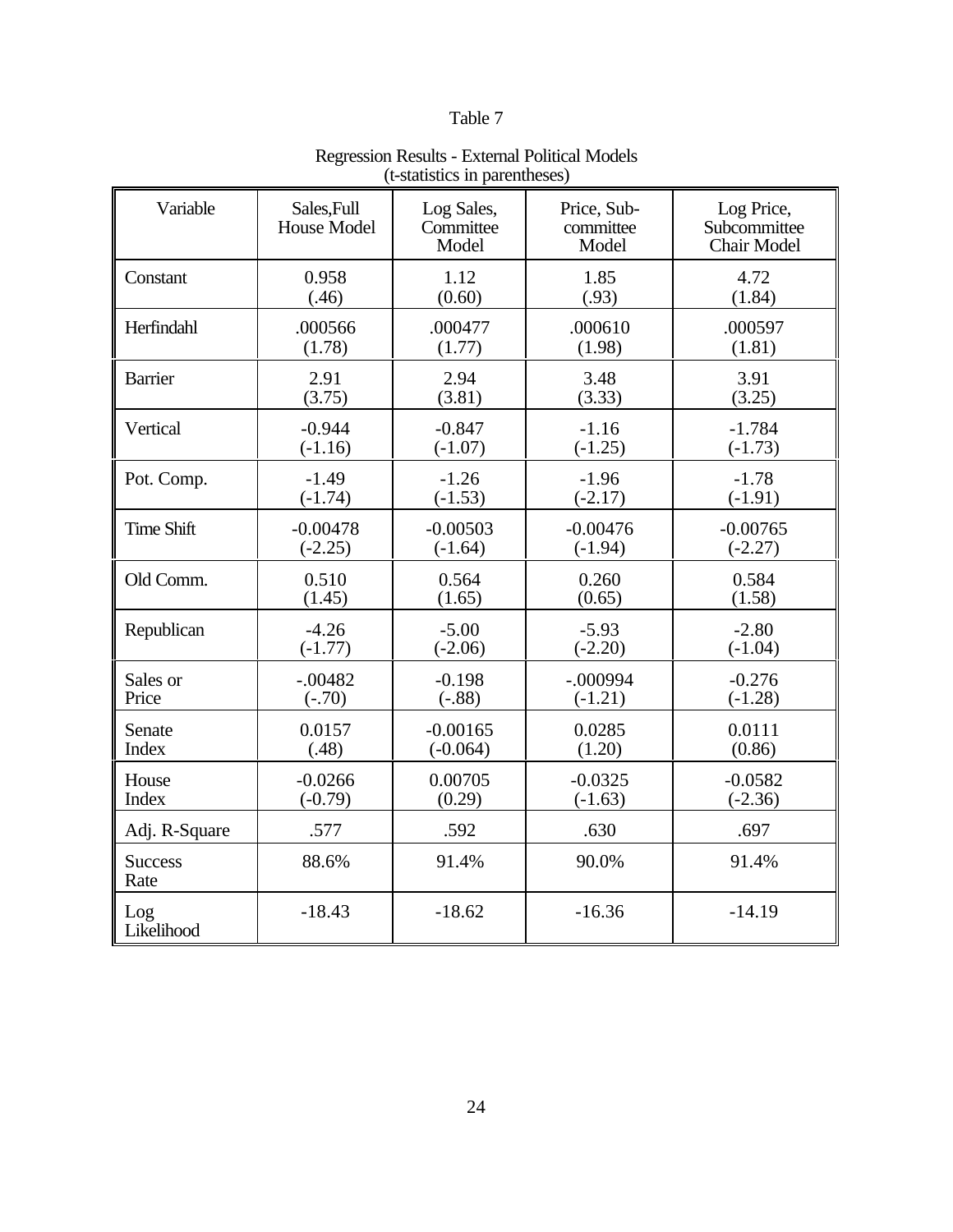| Variable                    | Subcommittee<br>Number | <b>Committee Number</b> |
|-----------------------------|------------------------|-------------------------|
| Constant                    | 0.735<br>(0.587)       | 0.649<br>(0.486)        |
| Herfindahl                  | .00495<br>(1.88)       | .00485<br>(1.84)        |
| <b>Barrier</b>              | 2.805<br>(3.73)        | 2.730<br>(3.59)         |
| Vertical                    | $-0.762$<br>$(-0.953)$ | $-0.807$<br>$(-1.05)$   |
| Pot. Corp.                  | $-1.402$<br>$(-1.73)$  | $-1.340$<br>$(-1.61)$   |
| <b>Time Shift</b>           | $-.0504$<br>$(-2.36)$  | $-.0515$<br>$(-2.49)$   |
| Old Comm.                   | 0.553<br>(1.72)        | 0.510<br>(1.64)         |
| Republican                  | $-4.87$<br>$(-2.06)$   | $-4.653$<br>$(-1.96)$   |
| Pork Barrel<br><b>Index</b> | 0.156<br>(0.48)        | .0941<br>(0.48)         |
| Adj. R-Square               | 0.576                  | 0.571                   |
| <b>Success Rate</b>         | 92.8%                  | 90.0%                   |
| Log Likelihood              | $-19.02$               | $-19.02$                |

Table 8 Regression Results - Pork Barrel Model